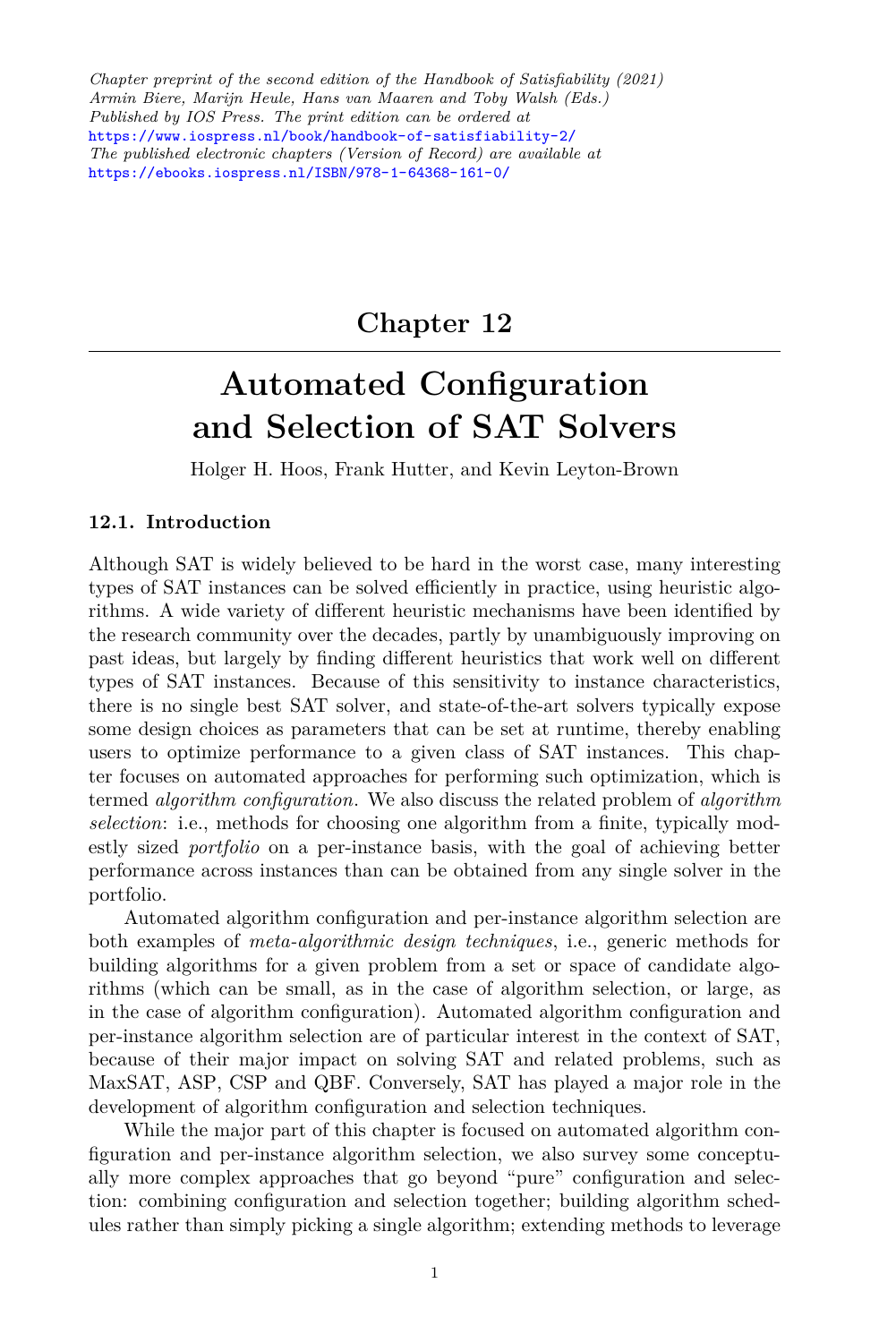

<span id="page-1-0"></span>Figure 12.1. A configuration scenario includes an algorithm to be configured and a collection of problem instances. A configuration procedure executes the target algorithm with specified parameter settings on some or all of the instances, receives information about the performance of these runs, and uses this information to decide which subsequent parameter configurations to evaluate.

parallel computation; analyzing the importance of parameters; dynamically controlling parameters; and using configuration techniques for finding bugs in SAT solvers. Finally, we outline some open challenges related to the methods discussed in this chapter, the tools based on them, and their application.

#### **12.2. Algorithm configuration**

Algorithm configuration is the problem of automatically identifying parameter settings that optimize the performance of a given algorithm on a specific set or distribution of problem instances, as illustrated in Figure [12.1.](#page-1-0) Observe that an algorithm configuration procedure is a *meta-algorithm* in the sense that it takes another, arbitrary algorithm as part of its input.

More formally, the algorithm configuration problem can be stated as follows: given an algorithm *A* with possible parameter settings  $\mathbf{\Theta} = \Theta_1 \times \cdots \times \Theta_n$ , a distribution *D* over possible inputs with domain Π that *A* can be run on, and a cost metric  $c : \mathbf{\Theta} \times \Pi \to \mathbb{R}$ , find the configuration  $\mathbf{\theta} = \langle \theta_1, \ldots, \theta_n \rangle \in \mathbf{\Theta}$  that minimizes *c* in expectation over  $\mathcal{D}$ . A common special case arises where  $\mathcal{D}$  is a uniform distribution over  $\Pi = \{\pi_1, \ldots, \pi_k\}$ , in which case we can write the problem as finding the minimizer of the blackbox function  $f(\boldsymbol{\theta}) := \frac{1}{k} \sum_{i=1}^{k} c(\boldsymbol{\theta}, \pi_i)$ . When applying algorithm configuration to SAT solvers, the  $\pi_i$  are SAT instances deemed representative for the kind of instances for which we aim to optimize performance. We call f a blackbox function, because it depends on the cost  $c(\theta, \pi_i)$ , which cannot be reasoned about analytically, but can only be evaluated by actually running *A* with configuration  $\boldsymbol{\theta}$  on  $\pi_i$ .

Although the problem of "tuning" algorithm parameters might seem narrow, we note that many aspects of algorithm design can be expressed parametrically, from high-level design decisions to low-level aspects of specific heuristic mecha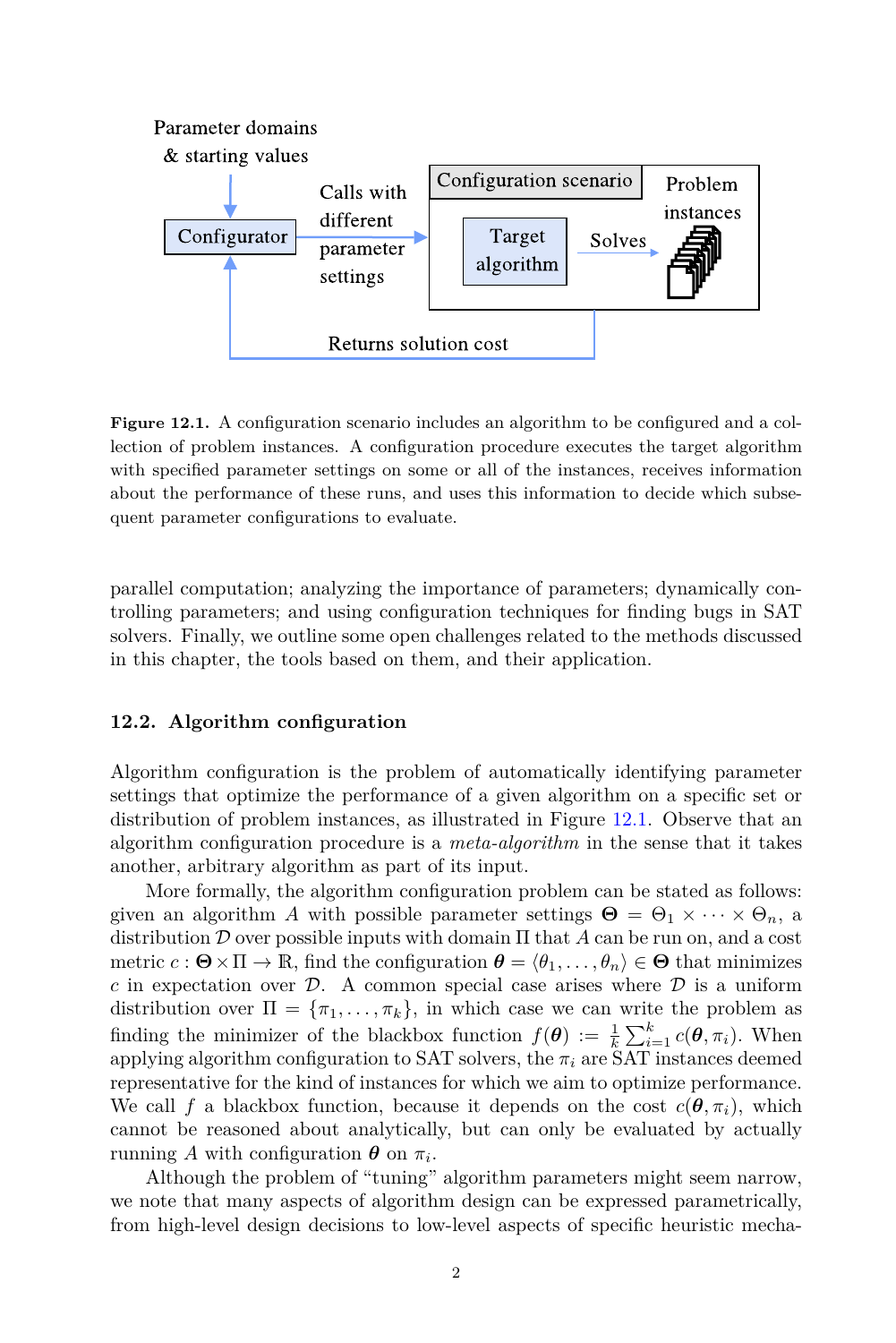nisms. For example, parameters can be real-valued, integer-valued, or categorical. Parameters can also be conditional on an instantiation of other parameters consider, e.g., the parameters of a heuristic mechanism *h*, which are completely ignored unless *h* is enabled via another, categorical parameter. Finally, combinations of otherwise valid parameter instantiations can be forbidden.

Indeed, the flexibility offered by expressing heuristic ideas parametrically and the effectiveness of algorithm configuration procedures can empower algorithm developers to adopt a new design philosophy that is both easier and produces better results. Instead of seeking to minimize the number of exposed parameters, a developer can instead aim to encode all plausible design ideas parametrically, leaving their eventual evaluation to the algorithm configuration procedure (see, e.g., [[HBHH07,](#page-21-0) [KXHLB09,](#page-23-0) [KXHLB16\]](#page-23-1)). This philosophy has been formalized in a design paradigm called Programming by Optimization (PbO), which facilitates the exploration and automatic optimization of design choices as an integral part of the software development process [[Hoo12](#page-22-0)].

Over the past decade, evidence has accumulated that algorithm configuration is an effective way to design high-performance algorithms across a wide range of applications. This is because human experts are not only ill-suited for solving these noisy high-dimensional optimization problems manually, but often also unmotivated to carry out this tedious task (not to mention that experts rarely have time and are also expensive in practice). Our focus in this chapter is on SAT; nevertheless, it is important to point out that automated algorithm configuration has been demonstrated to produce dramatic improvements in a wide range of other combinatorial optimization problems beyond SAT, such as MIP [[HHLB10\]](#page-21-1), AI planning [\[VFG](#page-25-0)+13], TSP [\[CFH08](#page-20-0)], and answer set programming [[SLS12\]](#page-25-1); these improvements routinely exceed those achieved manually by human experts. Likewise, very similar automated approaches have yielded better performance than humans for optimizing hyperparameters of deep convolutional neural networks [\[BBBK11,](#page-20-1) [SLA12](#page-25-2)] and their architectures [\[DSH15\]](#page-21-2), as well as generic image recognition pipelines [[BYC14](#page-20-2)]; they have even led to effective push-button approaches for machine learning, by jointly selecting feature selection methods, algorithms and hyperparameter settings in prominent machine learning packages  $[THHLB13, FKE<sup>+</sup>15]$  $[THHLB13, FKE<sup>+</sup>15]$  $[THHLB13, FKE<sup>+</sup>15]$  $[THHLB13, FKE<sup>+</sup>15]$ .

Automated algorithm configuration approaches also have benefits beyond optimizing algorithm performance. They can additionally be used to speed up the process of developing effective software (freeing developers from the burden of tedious experimentation); to apply highly parameterized algorithms to a new problem domain; and to improve protocols for empirical research in computer science (enabling fair comparisons of software based on the same fully formalized parameter optimization approach).

In the remainder of this section, we briefly survey some widely used algorithm configuration procedures—particularly those that have been widely applied to SAT. Throughout, we emphasize key conceptual ideas and methods.

#### **12.2.1. ParamILS**

The ParamILS framework [\[HHS07,](#page-22-1) [HHLBS09\]](#page-22-2) was the first to give rise to practical, general-purpose algorithm configuration procedures; it still yields excel-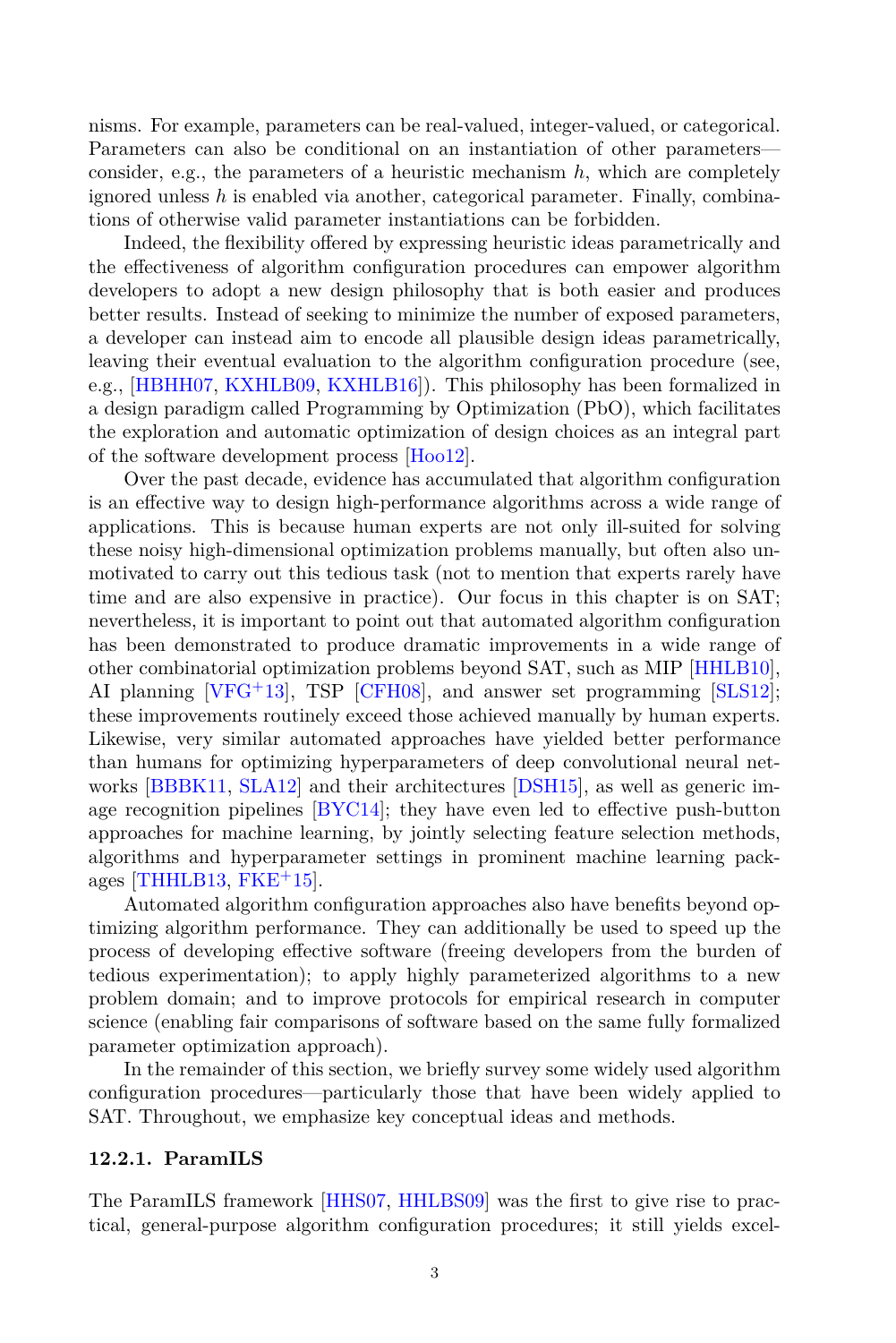lent performance on many problems today. This approach uses iterated local search [\[LMS02](#page-24-0)] as its underlying search strategy. It begins with a default parameter configuration, evaluates performance against a list of random configurations, and then performs local search in configuration space, starting from the best configuration so far. The local search process changes the setting of one parameter at a time and keeps those changes resulting in empirical performance improvements. After finding a local minimum, ParamILS randomly changes some parameters in order to escape; with a small probability, it also performs a complete restart to a random point in the configuration space. Throughout, ParamILS keeps track of the best configuration seen so far, the so-called *incumbent*.

ParamILS has two variants that differ in the approach they take to deciding how many runs to use for estimating the performance of each configuration. The *BasicILS* variant is most straightforward: it evaluates each configuration according to a fixed number of runs on a fixed set of instances. However, this variant has the drawback that it can spend far too long evaluating configurations that exhibit poor overall performance. The more practical *FocusedILS* variant starts by performing only a single run per configuration; if a new configuration does not outperform the incumbent on the same instance, it is rejected. If it beats the incumbent, FocusedILS doubles the number of instances to consider and tries again, until eventually it evaluates the new configuration on the same set of instances as the incumbent has been evaluated on. The number of runs allocated to incumbents also grows slowly over time. Overall, FocusedILS thus devotes most of its time to promising configurations, while also maintaining statistically robust performance estimates for incumbent configurations.

Both ParamILS variants can be sped up via an *adaptive capping* strategy for choosing the time after which to terminate unsuccessful target algorithm runs. Intuitively, when comparing the performance of two configurations  $\theta_1$  and  $\theta_2$  on an instance, and we already know that  $\theta_1$  solves the instance in time  $t_1$ , we do not need to run  $\theta_2$  for longer than  $t_1$ : we do not need to know precisely how bad  $\theta_2$  is, as long as we know that  $\theta_1$  is better. While this strategy exactly preserves the search trajectory of ParamILS and leads to substantial speedups, it does not perform effectively after a perturbation step. A more aggressive adaptive capping variant terminates all evaluations prematurely if they require more time than the corresponding evaluations of the *incumbent* configuration times a small bound multiplier.

ParamILS has led to very substantial improvements of SAT solvers for various applications. For example, it reduced the penalized average running time (with penalty factor [1](#page-3-0)0, i.e.,  $PAR-10$ <sup>1</sup> of the SAT solver Spear [[BH07](#page-20-3)] on a set of formal software verification instances by a factor of 500 [[HBHH07](#page-21-0)]; this allowed Spear to win the QF BV category of the SMT competition 2007. More recently, ParamILS was used to configure sat13, a high-performance SAT solver by Donald Knuth, achieving a 1.4-fold improvement in geometric average speedup over a default defined by the algorithm designer, even when tested on a diverse set of benchmark instances up to over three orders of magnitude harder than those in the given training set [\[Knu15\]](#page-23-2). This demonstrates that general-purpose automatic algorithm configuration can achieve very significant performance improvements

<span id="page-3-0"></span><sup>&</sup>lt;sup>1</sup>PAR-10 counts timeouts at a maximal captime  $\bar{\kappa}$  as having taken time 10  $\bar{\kappa}$  [[HHLBS09\]](#page-22-2).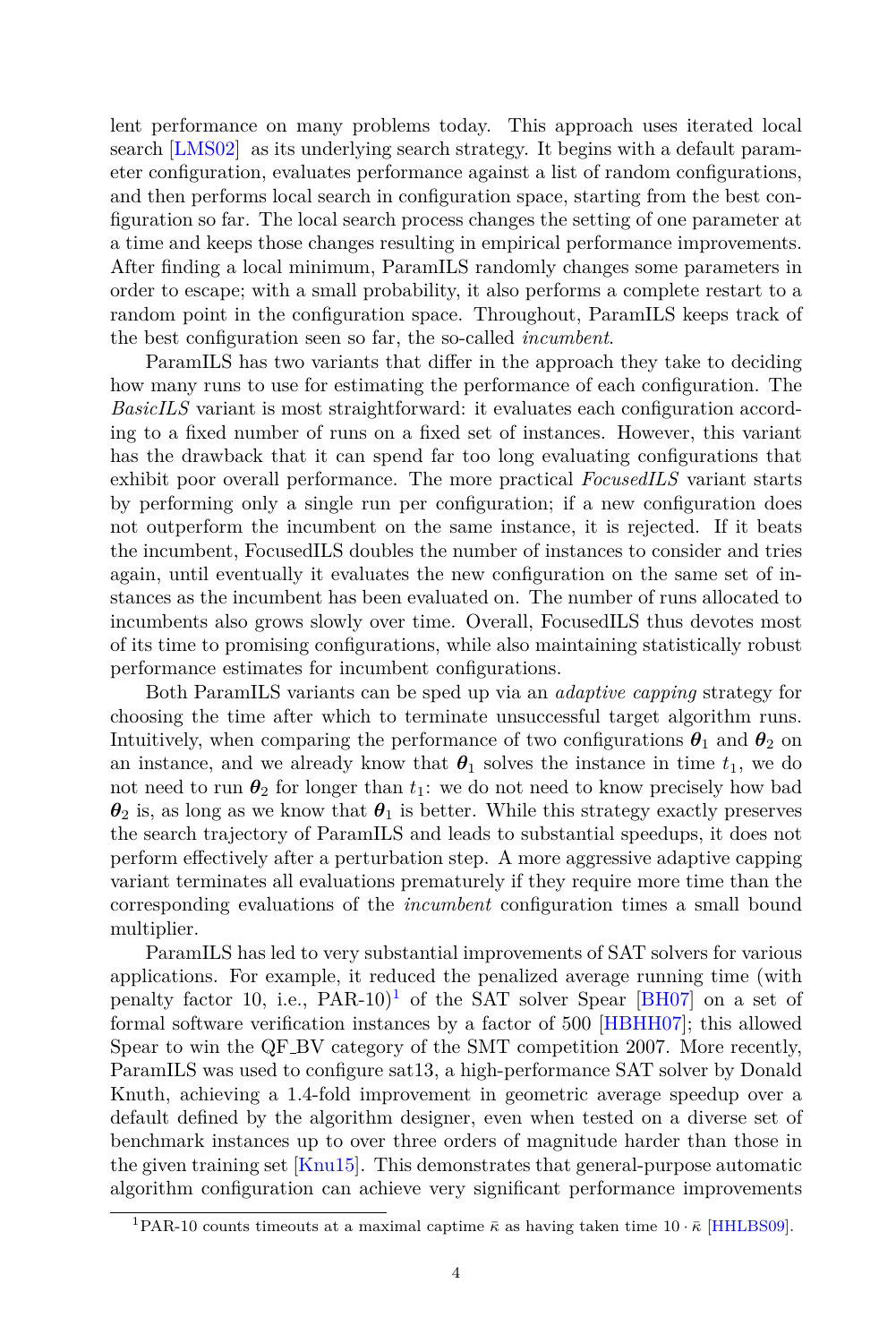over manual optimization carried out by the very best algorithm designers.

# **12.2.2. GGA and GGA++**

The Gender-based Genetic Algorithm (GGA) [[AST09\]](#page-19-0) is a genetic algorithm for algorithm configuration that evolves a population of parameter configurations (having pairs of configurations mate and produce offspring) and uses the concept of gender to balance the diversity and fitness of the population. GGA's intensification mechanism for increasing the number of runs *N* it performs for each configuration over time keeps *N* constant in each generation, starting with small  $N_{start}$  in the first generation and linearly increasing *N* up to a larger  $N_{target}$  in a user-defined target generation and thereafter. GGA implements an adaptive capping mechanism by evaluating several candidate configurations in parallel until the first ones succeed and then terminating the remaining evaluations.

In experiments by Ans'otegui et al. [[AST09](#page-19-0)], GGA performed more robustly than ParamILS on three configuration scenarios with 4 to 7 parameters. In a later comparison by Hutter et al. [[HHLB11](#page-21-4)], ParamILS and GGA performed comparably across 15 configuration scenarios with 4 to 26 parameters, and ParamILS performed substantially better for the 76-dimensional configuration problem of optimizing the mixed integer programming solver CPLEX. GGA was also successfully used to configure solvers for various variants of MaxSAT, allowing the automated construction of portfolios that won several categories in the 2013 and 2014 MaxSAT evaluations [[AMS14\]](#page-19-1).

Inspired by the model-based approach underlying SMAC (see Section [12.2.3](#page-4-0) below), Ans'otegui et al.  $[AMST15]$  introduced  $GGA^{++}$ , a version of GGA that relies on random forest models for performance prediction. More precisely,  $GGA^{++}$ enhances the evolutionary approach underlying GGA by using a novel random forest variant in combination with a targeted sampling procedure to optimize configurations obtained by recombination. Ans'otegui et al. ansotegui-ijcai15a reported promising results compared to GGA and SMAC on two algorithm configuration scenarios based on prominent SAT solvers; unfortunately, however, this comparison was confounded by two significant bugs in the algorithm wrapper (see Footnote 9 of Eggensperger et al.[[ELH19](#page-21-5)] for details).

#### <span id="page-4-0"></span>**12.2.3. SMAC**

Sequential, Model-based Algorithm Configuration (SMAC) [[HHLB11](#page-21-4)] is an algorithm configuration method that uses a *empirical performance model [[LBNS09](#page-23-3), [HXHLB14](#page-22-3)]* (that maps parameter values to algorithm performance and is learned from data) to identify algorithm configurations worth evaluating. In essence, SMAC can be understood as using this model to replace the local search component of ParamILS. SMAC begins by carrying out some initial algorithm runs on both the algorithm default and, optionally, a small set of random configurations. It calls the best performing of these the *incumbent* and then iterates the following steps until a given time budget is exhausted:

1. fit a probabilistic regression model to the performance data gathered so far;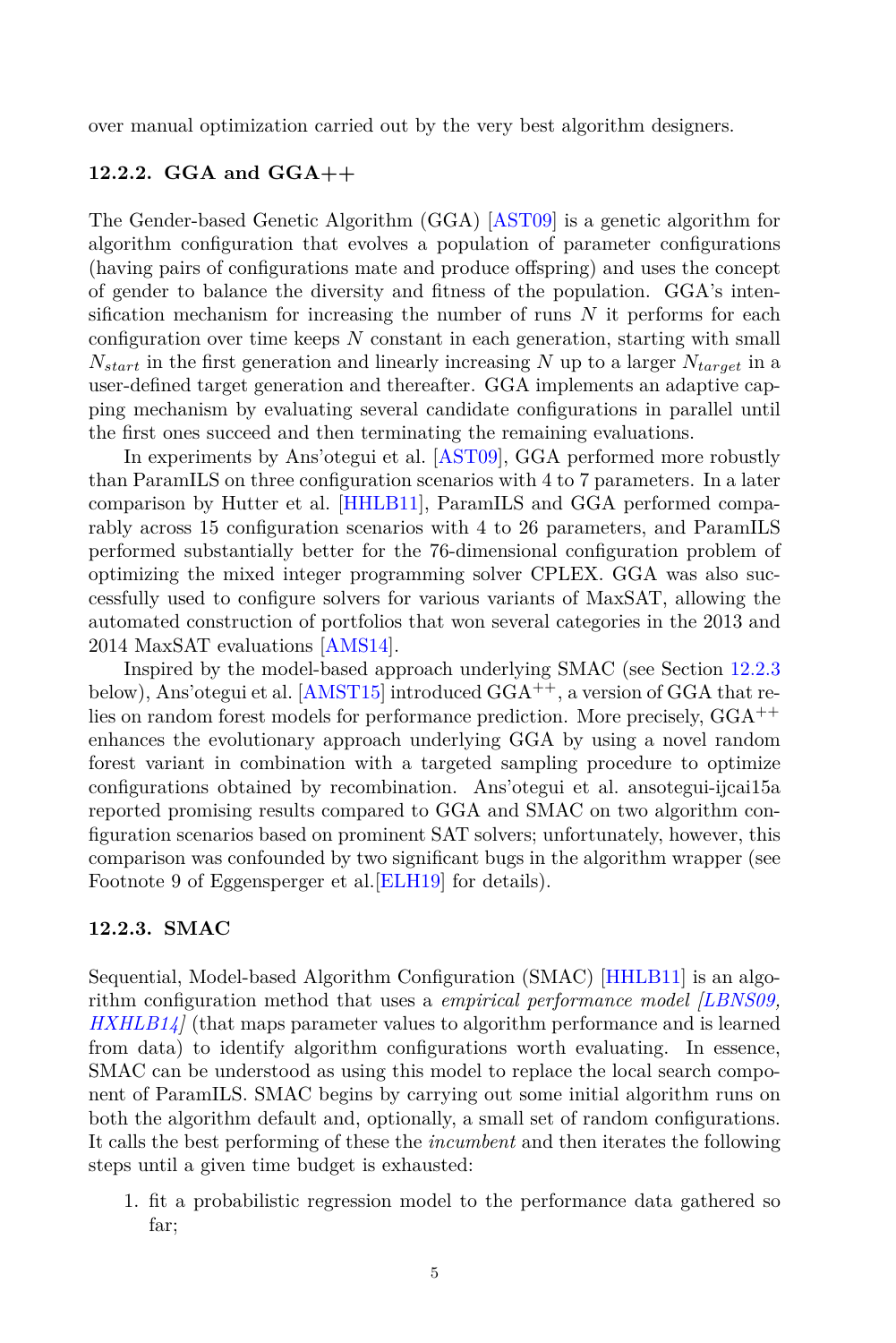- [2](#page-5-0). use the model to determine a list of promising configurations<sup>2</sup>, interleaving configurations sampled uniformly at random;
- 3. compare configurations from the promising list to the current incumbent, saving the resulting performance data, and updating the incumbent if appropriate.<sup>[3](#page-5-1)</sup>

As with ParamILS, the mechanism used for comparing configurations is critical; SMAC uses an approach very similar to that of FocusedILS, performing adaptive capping and dedicating more running time to better-performing configurations. Another key element of SMAC involves the means by which the model is used to identify promising configurations; it uses a so-called *acquisition function* to trade off exploration (choosing configurations in parts of the space where the model has low confidence) with exploitation (choosing configurations in parts of the space where the model predicts fast running times). This acquisition function is computed based on model predictions and then optimised across the configuration space to identify the most promising next configuration.

SMAC can be used with different types of empirical performance models and different acquisition functions. Work using it to configure solvers for SAT and similar combinatorial problems most commonly uses random forests [\[Bre01\]](#page-20-4) as its underlying performance model and adopts the expected improvement acquisition function [\[JSW98\]](#page-22-4), optimised via iterated local search. Random forests are particularly suitable for modelling the running time of solvers for hard combinatorial problems, as they can easily handle mixed continuous/categorical inputs, have a low computational complexity for constructing the model and making predictions, act as automated feature selectors to detect the few most important inputs, and can deal with large heteroscedastic noise. However, since they do not usually make probabilistic predictions, they had to be extended by using randomly-chosen split points and uncertainties computed based on the discrepancy of the predictions across the different trees [\[HXHLB14](#page-22-3)].

Hutter et al. [[HHLB11\]](#page-21-4) used 17 different configuration scenarios to compare the performance of SMAC to that of GGA and ParamILS. In this evaluation, SMAC performed statistically significantly better than ParamILS in 11 of 17 cases (achieving speedup factors ranging from 0*.*93*×* to 2*.*25*×*) and statistically significantly better than GGA in 13 of 17 scenarios (achieving speedup factors ranging from  $1.01 \times$  to  $2.76 \times$ ).

SMAC has also been used in numerous practical applications. Notably, it was used by the US Federal Communication Commission to build a solver for determining the feasibility of radio spectrum repackings in its 2016–17 Incentive Auction; this solver made use of SAT encodings and various prominent SAT algorithms. The stakes of this auction were extremely high: 84 MHz of radio spectrum were purchased across the whole US and Canada at a cost of over \$10 billion. As reported by Newman et al. [\[NFLB17\]](#page-24-1), configuration with SMAC yielded large performance gains in this domain. Gnovelty+PCL [[DP13](#page-21-6)] was the best single

<span id="page-5-0"></span><sup>&</sup>lt;sup>2</sup>It is not necessary to identify more than one configuration in this step, but doing so can amortize the cost of fitting the model in Step 1.

<span id="page-5-1"></span><sup>3</sup> In order to ensure that the time for the construction and use of models does not outweigh the time for actually running algorithms, SMAC iteratively evaluates configurations from the promising list until the time for step 3 is larger than that required for steps 1 and 2 combined.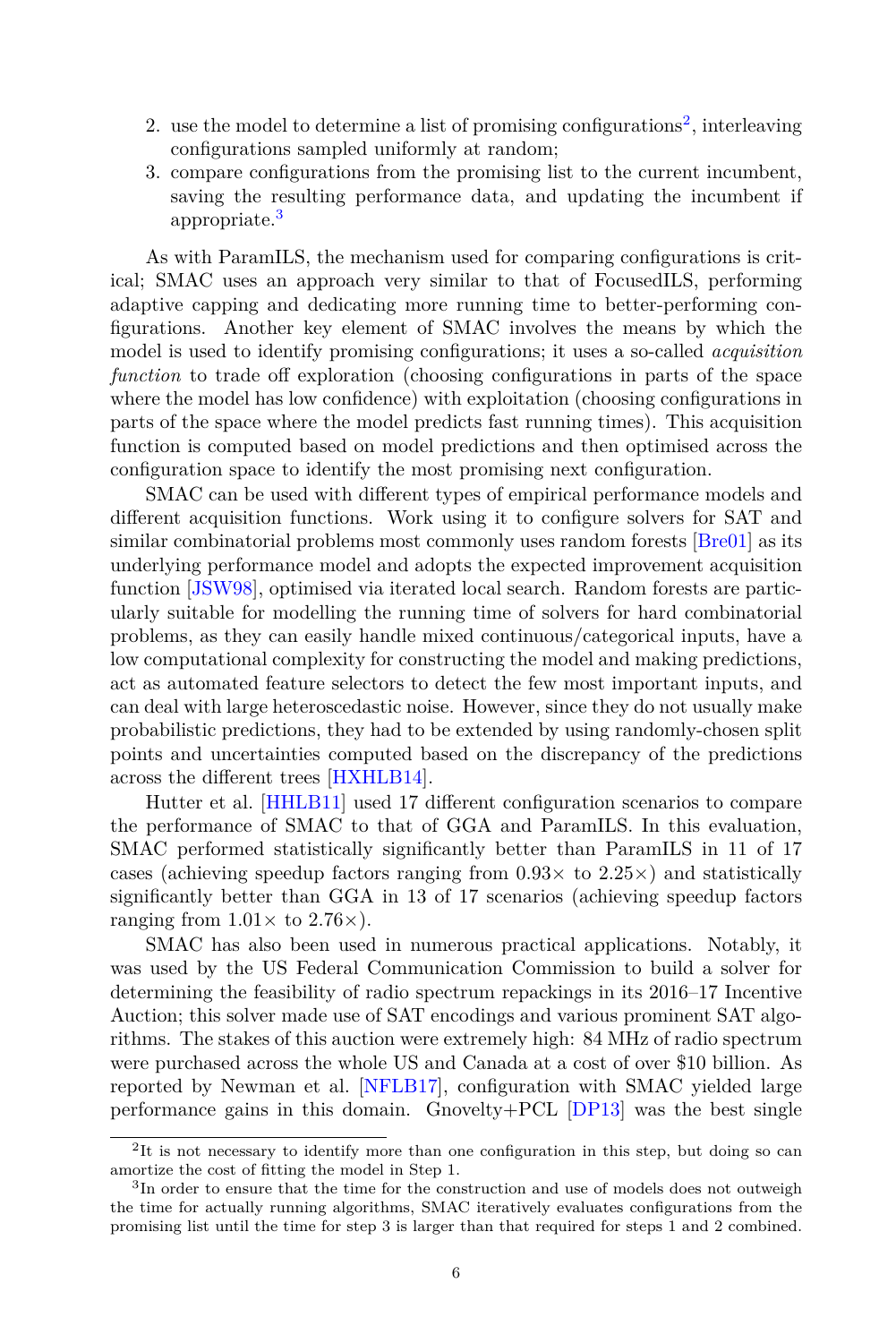solver, able to solve 79.96% of representative problem instances within a minute; the parallel portfolio (see Section [12.4.3\)](#page-16-0) of the best 20 algorithms could only solve 81.58% within the same amount of wall-clock time. After configuration, an eightalgorithm parallel portfolio based on SATenstein [[KXHLB16\]](#page-23-1) and clasp [\[GKNS07\]](#page-21-7) identified using Hydra [[XHLB10](#page-26-0), see Section [12.4.1](#page-15-0)] was able to solve 96.03% of these problems in a minute (and 87.73% in only a second). Subsequent analysis showed that this improvement in solver performance is likely to have led directly to better economic outcomes, on the order of over \$700 million in cost savings and over \$300 million in additional economic value created by a more efficient auction outcome [[NLBMS17](#page-24-2)].

# <span id="page-6-0"></span>**12.2.4. The Configurable SAT Solver Challenges**

The SAT community has a long history of regularly assessing the state of the art via competitions [[JBRS12\]](#page-22-5). The first SAT competition dates back to the year 2002 [[SBH05\]](#page-25-4), and the event has been growing over time: in 2018, as many as 106 solver versions participated across four tracks [[HJS18\]](#page-22-6).

A drawback of traditional solver competitions is that they fail to reward solver developers for identifying versatile, powerful designs that incorporate a large number of interchangeable heuristics; instead, they reward developers primarily for configuring their solvers in a way that ultimately targets the distribution used for evaluation. The *Configurable SAT Solver Challenge (CSSC)*, held alongside the SAT competition in 2013 and in 2014 as part of the 2014 FLoC Olympic Games, addressed this issue  $[HLB+17]$  $[HLB+17]$  $[HLB+17]$ . It evaluated SAT solver performance *after* application-specific customization, taking into account the fact that effective algorithm configuration procedures can automatically customize solvers for a given distribution of benchmark instances. Specifically, for each distribution *D* of instances and each SAT solver *S* with configuration space **Θ***S*, an automated fixed-time offline configuration phase determined parameter settings of  $\theta_S \in \Theta_S$ optimized for high performance on *D*. Then, the performance of *S* on new instances from  $\mathcal D$  (not seen during the configuration process) was evaluated with these settings  $\theta_{\mathcal{S}}$ , and the solver with the best performance was declared the winner. To avoid bias arising from the choice of algorithm configuration method, the CSSC independently used all three of the most widely used algorithm configuration methods: ParamILS, GGA, and SMAC.

Overall, the two CSSC events held to date have yielded four main insights. First, algorithm configuration often improved performance substantially, in some cases yielding orders-of-magnitude speedups (e.g., in the 2014 CSSC, the PAR-10 score of clasp [[GKNS07](#page-21-7)] improved from 705 to 5 on *N*-Rooks instances [\[MS14\]](#page-24-3), and the PAR-10 score of ProbSAT [[BS12\]](#page-20-5) on 5-SAT instances improved from 3000 to 2, i.e., from solving no instance at all in 300 seconds to solving all instances in an average of 2 seconds). Second, some solvers benefited more from configuration than others, meaning that algorithm rankings were substantially different after configuration than before. For example, in the Random SAT+UNSAT track of CSSC 2013, the solvers ranking first (clasp [[GKNS07\]](#page-21-7)), second (Lingeling [[Bie13\]](#page-20-6)) and third (Riss3g [\[Man13](#page-24-4)]) would have ranked 6th, 4th and 5th, respectively, based on performance with default parameter settings. Third, the configuration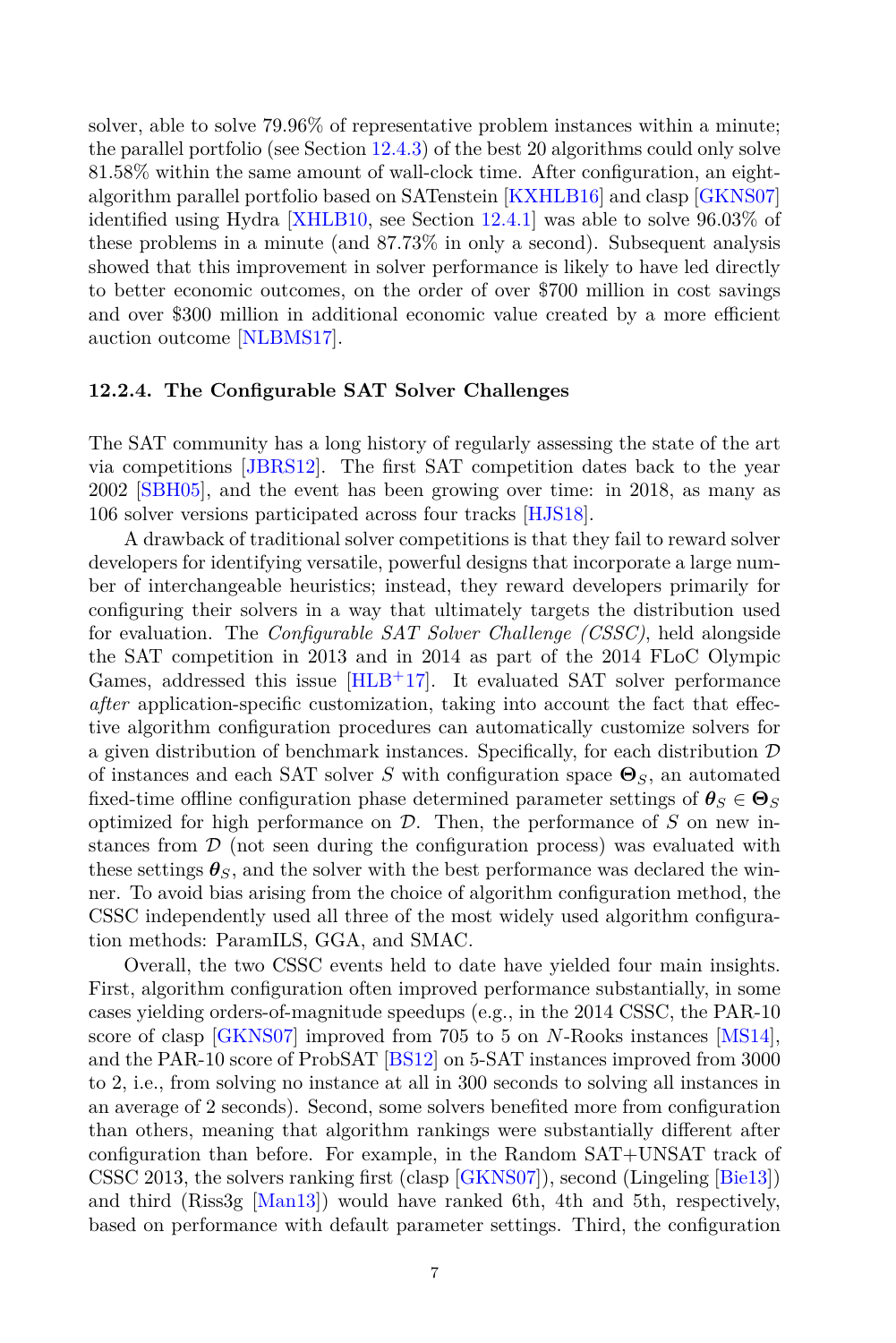budget used also affected the ranking; in particular, algorithms with larger configuration spaces needed longer configuration budgets (on the order of days) to achieve peak performance. Fourth, out of the three configurators used in the CSSC 2014, SMAC yielded the best performance in 51 configuration scenarios, ParamILS in 17, and GGA in 4. If only SMAC had been used for the configuration process, the largest slowdown of any solver on test instances would have been by a factor of 1*.*5; the same slowdown factor would have been 1*.*8 if ParamILS had been used exclusively, and 30*.*5 if GGA had been used exclusively.

# **12.2.5. Other Approaches**

Finally, we survey some recent algorithm configuration approaches whose focus is not on the strategy for selecting the next configuration to evaluate but on the resources used for each evaluation.

# 12.2.5.1. iRace

The iterative racing procedure irace [[LIDLSB11\]](#page-24-5) uses an intensification mechanism based on racing a set of candidate configurations against each other, i.e., performing runs for each of them on one instance at a time and dropping candidates whose performance is statistically dominated. Based on the evaluations thus gathered, it constructs one-dimensional density estimates of which values perform well for each parameter; its search strategy is then an estimation of distribution approach that samples individual parameter values from these onedimensional distributions. To increasingly focus the sampling process towards the most promising configurations, irace gradually decreases the standard deviations of these distributions (this process is dubbed *volume reduction*). Recently, Pérez Cáceres et al. [[PCLHS17\]](#page-25-5) have integrated a capping mechanism inspired by that used in ParamILS into irace and reported promising initial results on various configuration scenarios.

# 12.2.5.2. Structured Procrastination

The *Structured Procrastination (SP)* algorithm [\[KLBL17\]](#page-23-4) is notable for offering the first nontrivial performance guarantees for general algorithm configuration with an average running time minimization objective. This work considered a worst-case setting in which an adversary causes every deterministic choice to play out as poorly as possible, but where observations of random variables are unbiased samples. In this setting, it is straightforward to argue that any fixed, deterministic heuristic for searching the space of configurations can be extremely unhelpful. The approach underlying SP therefore focuses on obtaining candidate configurations via random sampling.

Any method based on random sampling will eventually encounter the optimal configuration; the crucial question is the amount of time that this will take and whether the algorithm is guaranteed to eventually recognize the optimal configuration as such when it has been sampled often enough. Out of the methods surveyed so far, in discrete configuration spaces, ParamILS and SMAC provably converge to the optimal configuration, while GGA and GGA++ do not have this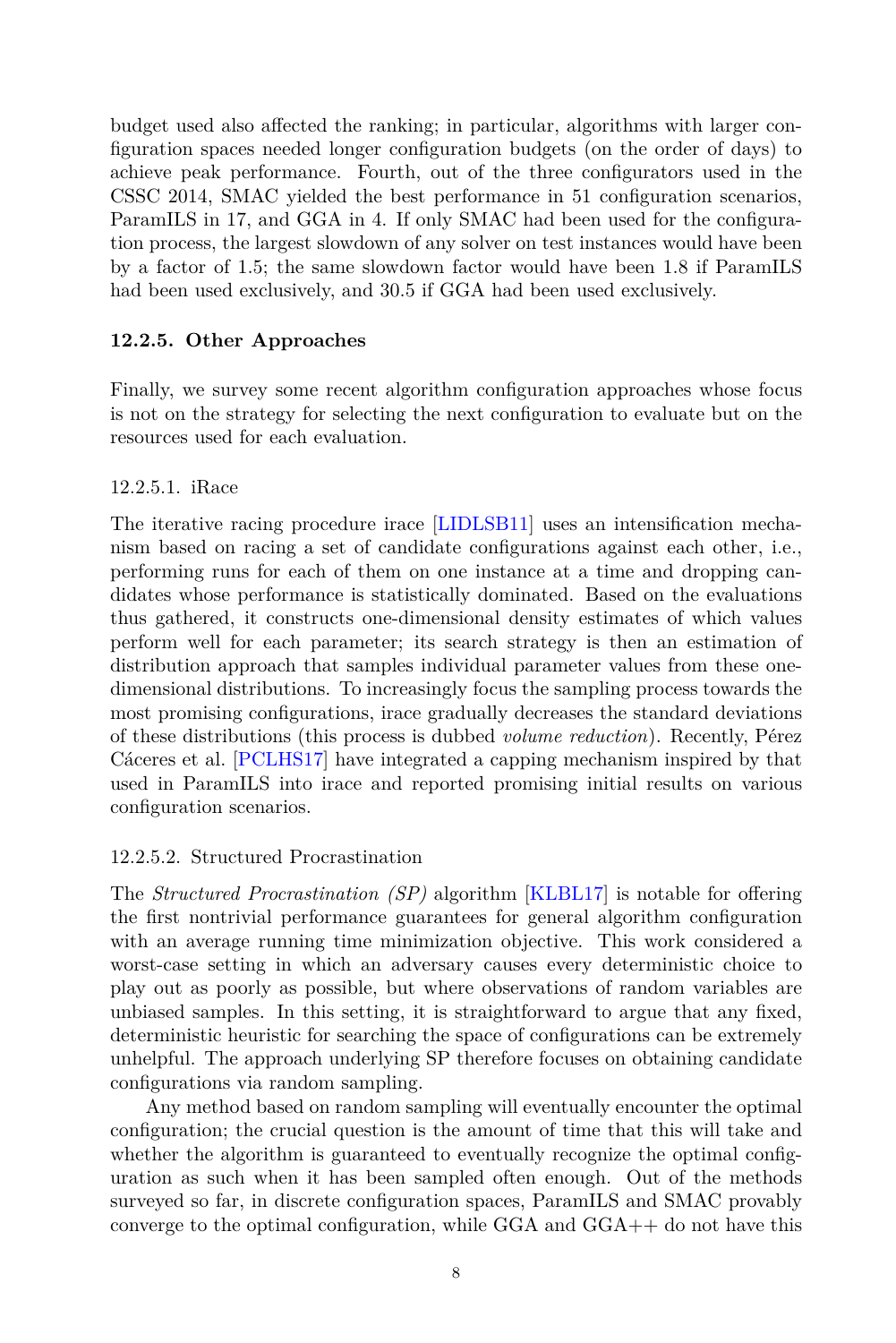property.<sup>[4](#page-8-0)</sup> The key result of Kleinberg et al. [[KLBL17](#page-23-4)] is that SP is guaranteed to find a near-optimal configuration with high probability, with worst-case running time that nearly matches a lower bound on what is possible and that asymptotically dominates that of existing alternatives, such as SMAC.

Unfortunately, SP is not useful in practice; it takes an extremely long time to run, even on configuration scenarios that are easy for existing methods, and hence has not been implemented or evaluated empirically. The problem is that SP treats every instance like the worst case, in which it is necessary to achieve a fine-grained understanding of every configuration's running time in order to distinguish between them. Extending SP to make it practical remains an active topic of research. Notably, a new variant called *Structured Procrastination with Confidence* [[KLBLG19\]](#page-23-5) maintains SP's theoretical guarantees while improving performance outside the worst case. While it is more promising than SP, this very recent algorithm has only been evaluated empirically on a single dataset to compare it to the two algorithms discussed next. (In this comparison, it achieved better performance, but a much more extensive study would be required to draw reliable conclusions.)

#### 12.2.5.3. LeapsAndBounds, CapsAndRuns

A configuration procedure called LeapsAndBounds [[WGS18b](#page-25-6)] is based on SP but improves upon it in various ways. In theoretical terms, LeapsAndBounds offers an improvement by more closely matching the lower bound in SP's analysis and refining that analysis to remove dependence on one of the parameters used. More importantly for our discussion here, LeapsAndBounds also improves performance outside the worst case. A second refinement of SP called CapsAndRuns [\[WGS18a\]](#page-25-7) goes even further in this direction. Limited inital experiments (running Minisat [[ES04](#page-21-8)] on SAT instances generated using CNFuzzDD (<http://fmv.jku.at/cnfuzzdd>) show considerable promise over the original version of SP. However, LeapsAndBounds has not been evaluated beyond this single setting, and has not been compared to ParamILS, SMAC, GGA/GGA++ or irace.

#### <span id="page-8-1"></span>**12.3. Per-instance algorithm selection**

Per-instance algorithm selection entails automatically choosing from a "portfolio" of different algorithms for a given problem (such as SAT) every time a new problem instance is presented [[Ric76\]](#page-25-8). This choice is made based on features of the given instance  $\pi$ , as illustrated in Figure [12.2](#page-9-0). Like an algorithm configurator, a per-instance algorithm selector is a meta-algorithm that takes a set of algorithms as part of its input.

More formally, the *per-instance algorithm selection problem* is defined as follows. We start with a set *P* of algorithms, which we call a *portfolio*, a distribution *D* over possible inputs with domain  $\Pi$ , and a cost metric  $c : \mathcal{P} \times \Pi \to \mathbb{R}$ . We will

<span id="page-8-0"></span><sup>&</sup>lt;sup>4</sup>GGA and GGA<sup>++</sup> use a finite maximum number  $N_{end}$  to evaluate each configuration, but indefinite growth of this number is required for reliably selecting the optimal configuration in the presence of noise.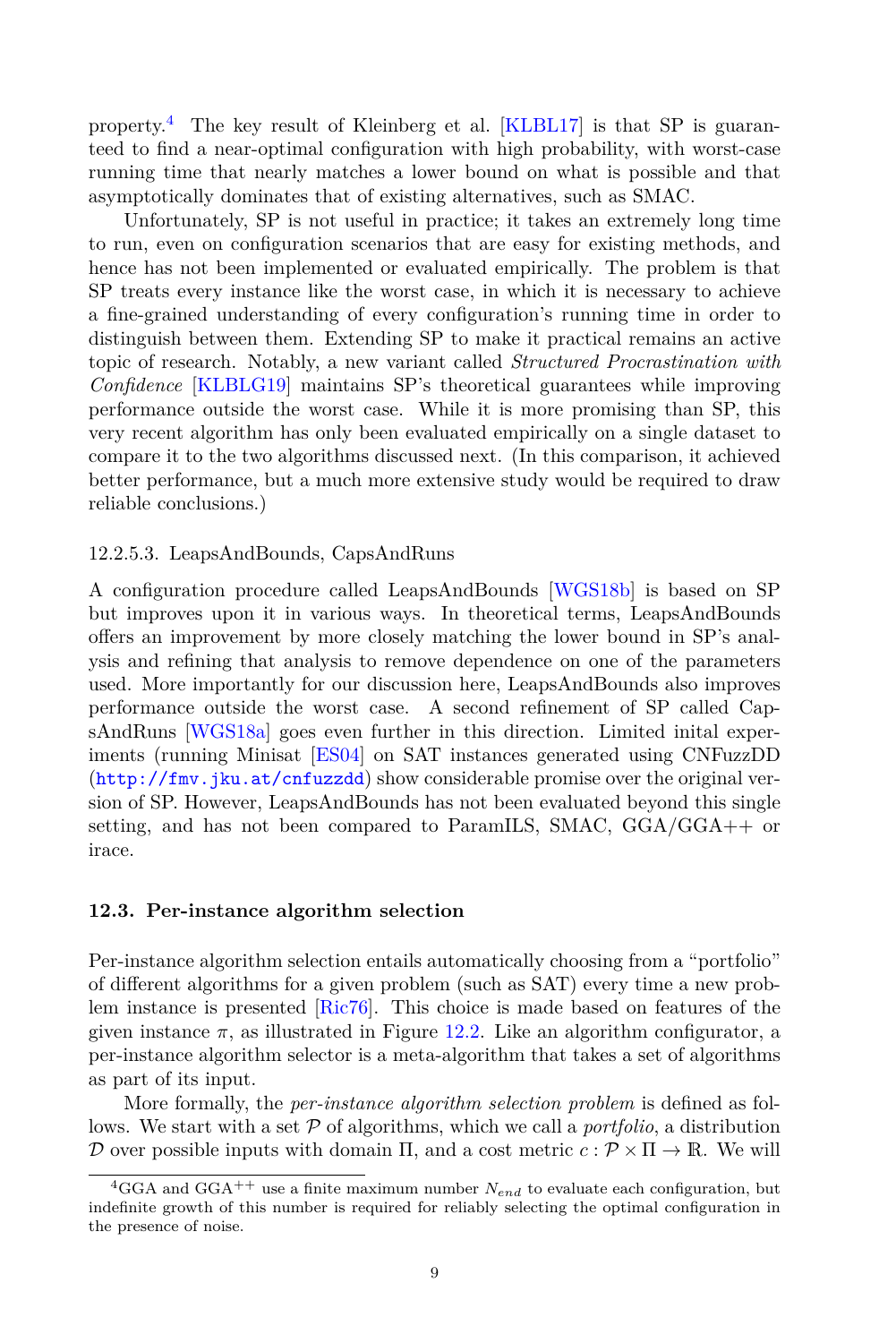

<span id="page-9-0"></span>Figure 12.2. The computational core of algorithm selection at test time: for each new instance *π*, features  $\mathcal{F}(\pi)$  are computed, and based on these, function *f* selects an algorithm *a* from the set of candidate algorithms  $\mathcal P$  to run on  $\pi$ .

summarize problem instances as vectors of *ϕ* real-valued *features*; we represent this reduction as  $\mathcal{F}: \mathcal{D} \to \mathbb{R}^{\phi}$ . Our goal is to construct a function  $f: \mathbb{R}^{\phi} \to \mathcal{P}$ that maps any given input (here: a SAT instance) to an algorithm from the portfolio; this function is called a *per-instance algorithm selector*. Typically, the aim is to minimize  $c$  in expectation over  $D$ , but more complex goals are possible, such as aiming for diversity across subcategories of problem instances; indeed, such evaluation functions have been used in past SAT competitions.

Per-instance algorithm selection has two distinct phases: an offline training phase, in which a selector is constructed, and an online use phase, where that selector is used to determine the algorithm to be run on new problem instances *π*. As we will see in in the following, selector construction is often approached as a supervised machine learning task, using (cost-based) classification or regression techniques, although there also exist approaches based on feature-based clustering of instances.

In the following, we consider per-instance algorithm selection approaches along with two extensions, which turn out to be important for achieving stateof-the-art performance in SAT and other problems: pre-solving schedules and backup solvers. The former are sequences of algorithms run prior to the algorithm selection process, mostly in order to avoid potentially costly feature extraction on instances that are solved easily; the latter are used as a fall-back when feature computation fails. We describe in the greatest detail approaches that have had broad impact in the SAT community and that have been demonstrated to achieve both strong and robust performance.

#### **12.3.1. SATzilla**

The first version of SATzilla was built for the 2003 SAT Competition and was indeed the first algorithm selection system to be entered into such a competition  $[NLBA<sup>+</sup>03, NLBH<sup>+</sup>04]$  $[NLBA<sup>+</sup>03, NLBH<sup>+</sup>04]$  $[NLBA<sup>+</sup>03, NLBH<sup>+</sup>04]$  $[NLBA<sup>+</sup>03, NLBH<sup>+</sup>04]$  $[NLBA<sup>+</sup>03, NLBH<sup>+</sup>04]$ . It used independent ridge regression models to predict the performance of component SAT solvers based on a rich set of up to 84 instance features, and selected the solver with the best predicted running time. These models were trained in an offline phase on a broad and diverse set of training instances. In the 2004 submission, a local-search-based pre-solver was added to quickly solve easily satisfiable instances without incurring the cost of computing features. Overall, SATzilla won two silver and one bronze medal across the nine tracks of the 2003 SAT Competition and two bronze medals in the 2004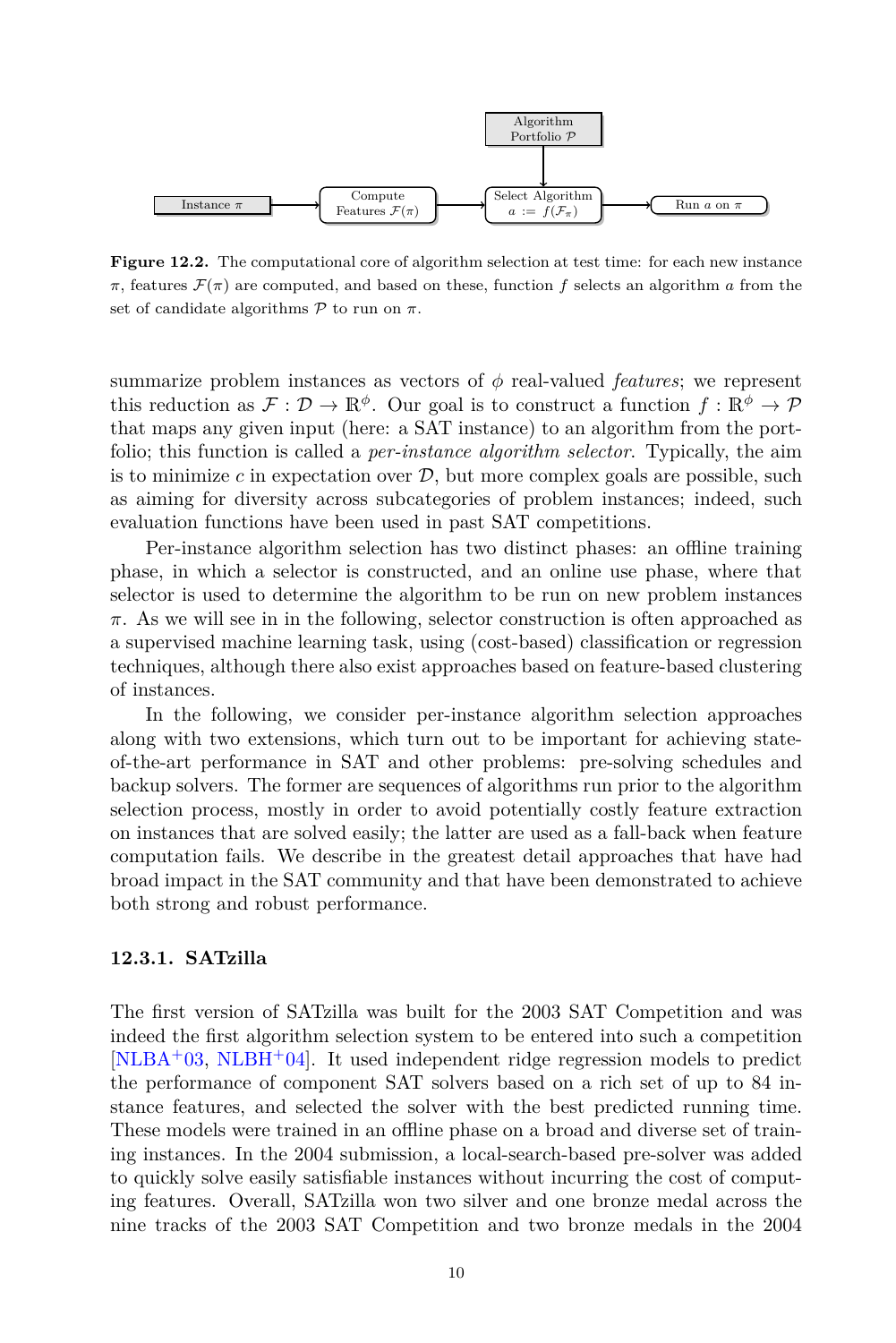SAT Competition, providing an early indication for the potential of per-instance algorithm selection for SAT.

For the 2007 SAT Competition, this basic design was elaborated in various ways [[XHHLB07\]](#page-25-9). Two key updates were made to the empirical performance models. First, SATzilla 2007 was based on so-called hierarchical hardness models, using a sparse multinomial logistic regression (SMLR) classifier to predict the probability of instance satisfiability and then using this result to weight the predictions of two quadratic regression models, trained only on satisfiable and unsatisfiable instances respectively [[XHLB07](#page-26-1)]. Second, a method from survival analysis [\[SH79](#page-25-10)] was used to address bias stemming from the fact that true algorithm running times are not fully observed when long runs are capped. Several other innovations tuned performance by optimizing on a separate validation set of instances. A pre-solver selection mechanism allowed up to two solvers to be run sequentially before feature computation; an automatic solver subset selection mechanism was used to drop solvers whose inclusion worsened overall performance; and a backup solver was identified for use when feature computation failed. Finally, the set of features was somewhat reduced (to 48) to exclude those whose time complexity exceeded their marginal value. This version of SATzilla was very successful in the 2007 SAT Competition, winning three gold, one silver, and one bronze medal. Following the 2007 competition, SATzilla was improved further by making the selector construction more scalable and completely automated, by integrating candidate solvers based on local search, by predicting competition score instead of running time, and by using hierarchical hardness models that take into account different types of SAT instances [[XHHLB08](#page-26-2)]. The resulting version won three gold and two silver medals in the 2009 competition [[XHHLB09](#page-26-3)].

In 2011, a substantially improved version of SATzilla was introduced, which showed outstanding performance in the evaluation track of the 2011 SAT Competition and in the 2012 SAT Challenge [[XHHLB12](#page-26-4)]. This version of SATzilla differed from the previous design by using cost-sensitive decision forests to predict for every pair of component solvers the one that would perform better on a given SAT instance, then employing majority voting over these predictions to select the solver to run. Specifically, the pairwise classification mechanism at the heart of this approach penalized misclassifications in direct proportion to their impact on overall selector performance, without predicting running time or competition score. As in earlier versions of SATzilla, pre- and backup-solvers were used in addition to the main per-instance algorithm selection mechanism. However, the decision about whether to initiate feature computation (rather than immediately running the statically determined backup solver) was made by a random forest classifier, using a subset of cheaply computable features. In the 2012 SAT Competition, this version of SATzilla used a total of 31 SAT solvers and 138 instance features; it ended up winning first prizes in two of the three main tracks and second prize in the remaining track, while also placing first in the sequential portfolio track. In the application track of this competition, it solved 6.4% more instances than the single best "interacting multi-engine" solver (which combined multiple SAT solving engines in a design that allows for richer interaction than found in a per-instance algorithm selector like SATzilla), 11.8% more instances than the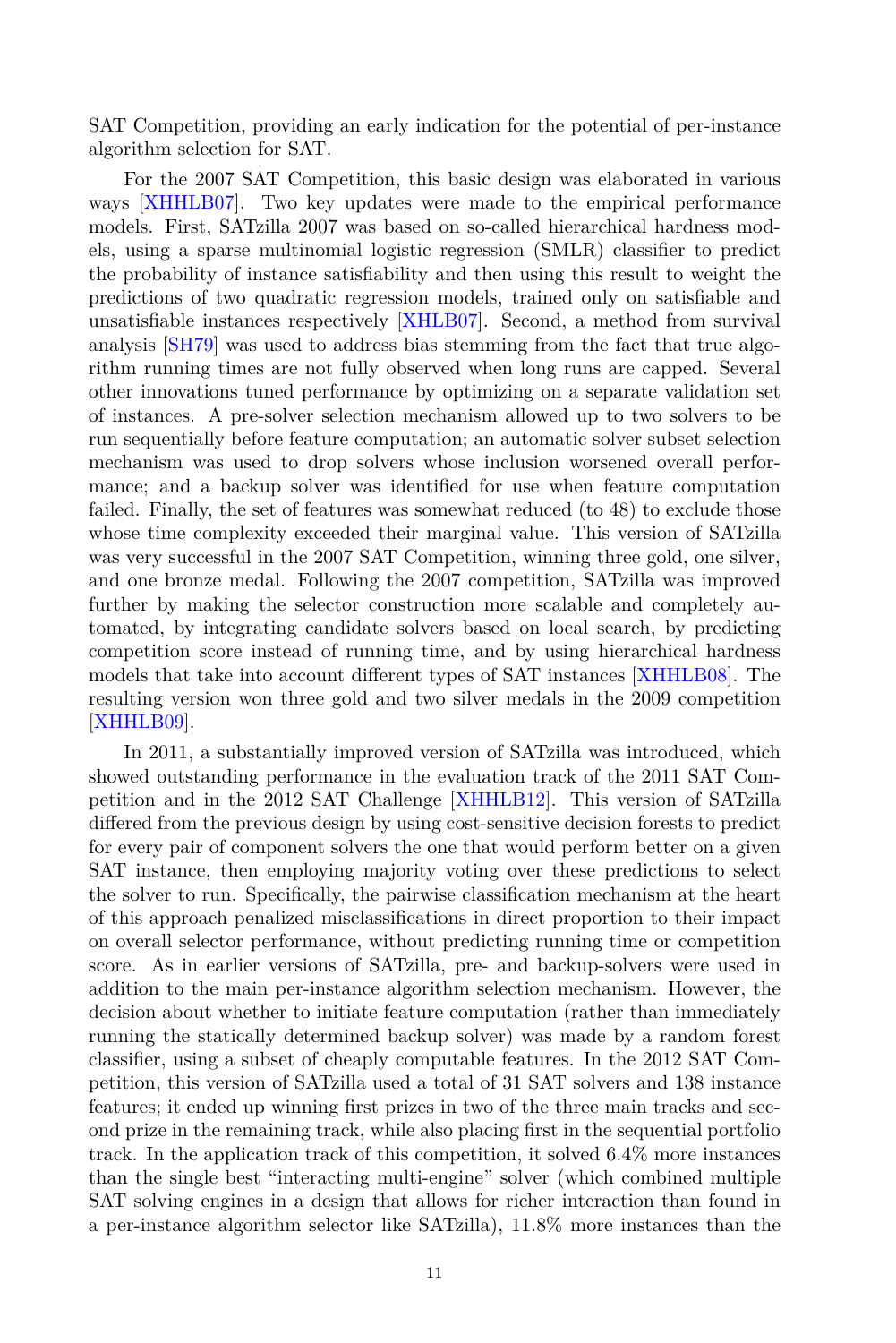best conventional, "single-engine" solver, and only 6.5% fewer instances than the virtual best solver (a hypothetical, perfect selector).

# **12.3.2. ISAC, 3S and CSHC**

ISAC (Instance-Specific Algorithm Configuration) uses a clustering approach to perform algorithm selection [[KMST10](#page-23-6)]. Specifically, ISAC clusters the instances in the given training set based on their features, using the *g*-means algorithm in combination with a post-processing scheme that reassigns instances from clusters whose size falls below a user-defined threshold. For each cluster, the cluster centre and the best-performing solver (from the given set of component solvers) are stored; given a new problem instance, ISAC determines the nearest cluster centre (using a 1-nearest neighbour approach) and runs the solver associated with it. ISAC was originally designed to combine algorithm configuration and per-instance selection, by automatically configuring a single, parametric solver for each cluster (see Section [12.4.1\)](#page-15-0). Initial results for SAT and two other problems (set covering and mixed integer programming) were promising, but limited in scope; in the case of SAT, ISAC was applied to a single local-search-based SAT solver, SAPS [[HTH02\]](#page-22-8), on which it showed substantial speedups over the default configuration on several benchmarks [[KMST10\]](#page-23-6). Later, used as a pure per-instance algorithm selector in combination with a large number of high-performance SAT solvers, ISAC was demonstrated to achieve substantial performance improvements compared to the single best solver on a broad set of random SAT instances from several SAT competitions, and more modest improvements on hand-crafted and industrial SAT instances; however, in all cases, performance in terms of PAR-10 scores was more than a factor of 9.9 worse than that of the virtual best solver [[CMMO13\]](#page-20-7).

The clustering approach used by ISAC also underlies 3S (semi-static solver schedules), which combines per-instance algorithm selection with sequential algorithm scheduling [[KMS](#page-23-7)+11]. Like ISAC, 3S uses the *g*-means algorithm for clustering problem instances. For a given instance *i* to be solved, it then uses a *k*-nearest neighbour approach to determine a set of similar training instances and selects the algorithm with the best performance on this instance set. This mechanism is enhanced by weighting algorithm performance on a reference instance *i ′* by the distance of *i ′* to *i*, and by adapting the neighbourhood size *k* based on the features of *i*. 3S incorporates the per-instance algorithm selector thus obtained into a static algorithm schedule, determined using mixed integer programming. While this approach is conceptually similar to the pre-solver schedules used in SATzilla from 2007 onwards, it offers considerably more flexibility in the design of sequential schedules. On random SAT instances, 3S was reported to reduce the gap between the 2009 version of SATzilla (which then constituted the state of the art for these types of instances) and the virtual best solver (VBS) (a hypothetical, perfect per-instance algorithm selector) by 57%. Unlike SATzilla, 3S participated in the 2011 SAT Competition, where it showed impressive performance, winning 2 gold, 2 silver and 3 bronze medals. In a comparison based on scenarios from the 2012 SAT Challenge, 3S was reported to obtain PAR-10 scores between 49% and 81% worse than those reached by the 2012 version of SATzilla [[MSSS13](#page-24-8)].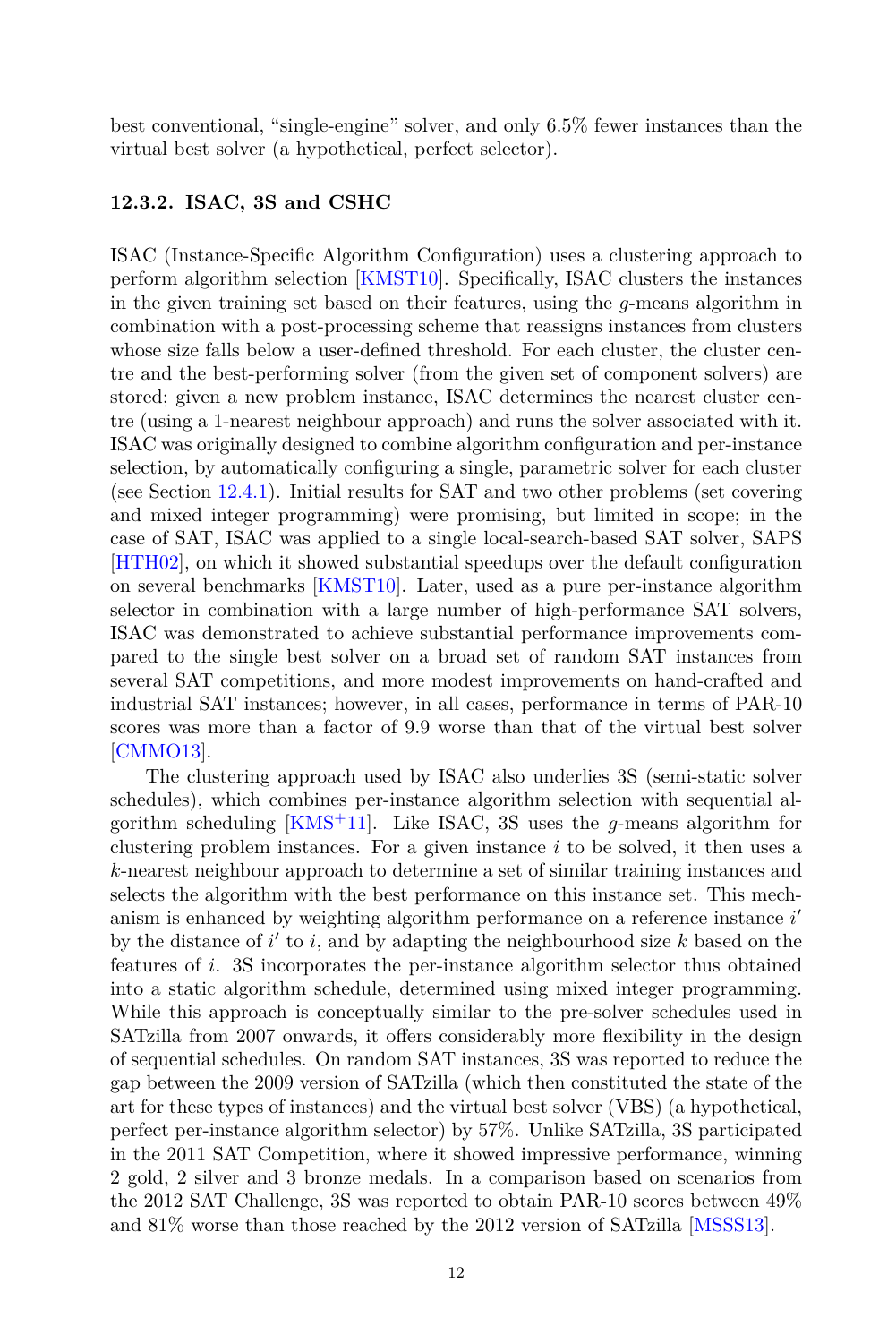Like ISAC and 3S, the CSHC (cost-sensitive hierarchical clustering) algorithm selection system is based on the idea of feature-based partitioning of problem instance space into clusters [[MSSS13](#page-24-8)]. However, instead of unsupervised clustering, as used in ISAC and 3S, CSHC creates these clusters using a supervised learning algorithm. Effectively, it thus constitutes a cost-sensitive approach for constructing decision trees (we note that all decision tree algorithms determine hierarchical rules for "clustering" the training examples stored in each leaf node). The reader may recall that more recent versions of SATzilla also relied on (random forests of) cost-sensitive decision trees; however, the approaches are different. SATzilla uses decision trees to predict which of two algorithms will be faster, followed by voting across quadratically many such classifiers to choose a single algorithm; CHSC's decision trees directly predict the best algorithm to run. More specifically, starting with all instances in the given training set, CSHC recursively partitions a given "cluster" of instances into two "sub-clusters", based on a single feature value, such that the performance of the best-performing algorithm in each "sub-cluster" is optimized. When asked to solve a new instance *i*, CSHC first runs the 3S static algorithm schedule for a fixed fraction (10%) of the overall time budget. If this does not solve the instance, it computes features and uses the learned decision tree to identify a leaf node and thereby the algorithm that performed best on that "cluster" of instances. CSHC was reported to achieve slightly better performance than the 2012 version of SATzilla on a number of scenarios based on the 2012 SAT Challenge, although the observed performance differences were reported not to be statistically significant [\[MSSS13\]](#page-24-8).

#### **12.3.3. SNNAP**

A combination of supervised and unsupervised learning forms the basis for SNNAP (solver-based nearest neigbour for algorithm portfolios) [[CMMO13\]](#page-20-7). Specifically, SNNAP uses random forests to predict the running times of individual solvers; these predictions then provide the basis for identifying instances from the given training set that are similar to the instance to be solved. Instance similarity is assessed based on a (small) fixed number of best solvers known or predicted to perform best on a given instance, using Jaccard distance. The solver to be run is then selected as the one predicted to perform best on the *k* nearest instances in the given training set to the instance to be solved, for a user-defined value of *k*. In the experiments reported by Collautti et al.,  $k = 60$  and similarity calculations are based on the three best solvers for any given instance.

SNNAP has been demonstrated to show substantially stronger performance than ISAC on large collections of instances collected from SAT competitions between 2006 and 2012 [\[CMMO13](#page-20-7)]. A comparison against a 2015 internal development version of SATzilla, which is a minor variant of the 2011 version described previously, revealed that on 5 of 7 scenarios based on the 2011 SAT Competition and the 2012 SAT Challenge, SNNAP performed significantly worse than SATzilla, with statistically tied and slightly better performance, respectively, on the two remaining scenarios [\[LHHS15\]](#page-23-8).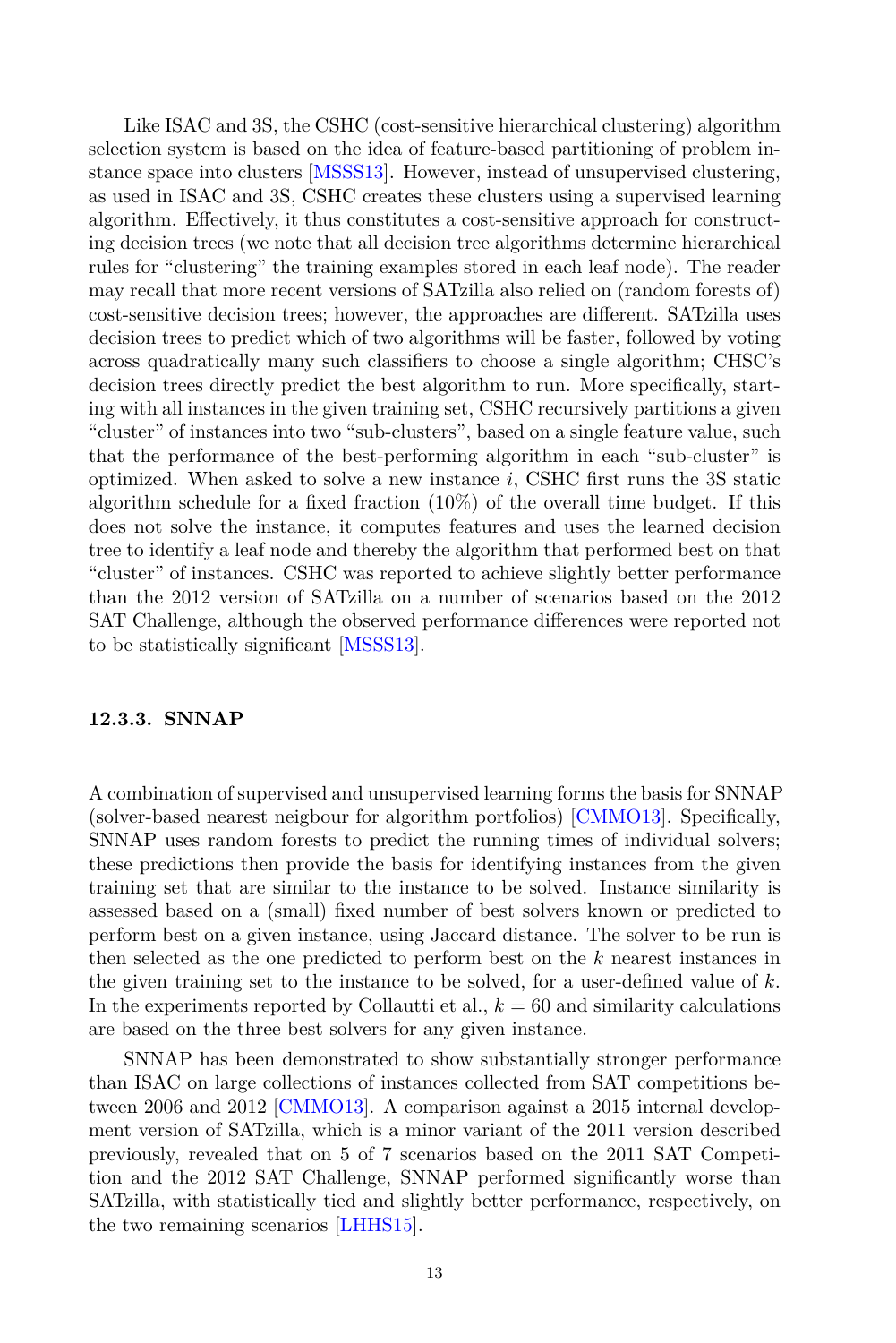#### <span id="page-13-0"></span>**12.3.4. AutoFolio**

As is evident from the previous sections, when designing an algorithm selection system, many design choices have to be made. These choices can have substantial impact on performance, and what works best generally depends on the given use case. Therefore, following the previously outlined programming by optimization approach, AutoFolio combines a highly parametric framework for algorithm selection with a general-purpose algorithm configurator, which is used to instantiate this framework in such a way that performance is optimized for a given use case (such as a specific set or distribution of SAT instances [\[LHHS15\]](#page-23-8)). AutoFolio is not restricted to SAT, but can be applied to arbitrary algorithm selection problems.

The underlying algorithm selection framework, called claspfolio 2, was originally developed in the context of algorithm selection for answer set programming (ASP) and incorporates techniques and ideas from a broad range of highperformance per-instance algorithm selection approaches [[HLS14](#page-22-9)]. This framework encompasses strategies from a broad range of algorithm selection systems, including 3S [[KMS](#page-23-7)+11], ISAC [\[KMST10\]](#page-23-6), SATzilla [\[XHHLB08,](#page-26-2) [XHHLB12\]](#page-26-4), and SNNAP [[CMMO13\]](#page-20-7); for each selection approach, AutoFolio considers subsidiary design choices and parameter settings. Furthermore, several techniques for preprocessing the training data from a given algorithm selection scenario and for constructing pre-solver schedules can be configured independently from the selection approach. Automated configuration of this flexible framework is performed using SMAC [[HHLB11](#page-21-4)], in combination with cross-validation on the given training set to robustly evaluate the performance of candidate configurations.

AutoFolio has been empirically evaluated against other algorithm selection techniques across a broad range of algorithm selection scenarios, including several benchmark sets derived from SAT competitions [[LHHS15\]](#page-23-8). In those experiments, AutoFolio was found to be the only approach that achieved state-of-the-art performance for all benchmarks; notably, for each benchmark scenario, it was statistically tied with or exceeded the performance of the best of SNNAP, ISAC and SATzilla. However, there remained a considerable gap to the performance bounds obtained from the virtual best solvers for these algorithm selection scenarios (e.g., a factor of 8.8 in PAR-10 score between the AutoFolio selector and the VBS, compared to a factor of 1.8 between the single best solver and the AutoFolio selector on the SAT12-INDU benchmark), indicating room for further improvements in automated algorithm selection.

#### **12.3.5. The Sparkle SAT Challenge**

Solver competitions, such as the quasi-annual SAT solver competitions and races, serve several purposes. Aside from providing an objective, neutral performance assessment of the participating algorithms, they also provide a powerful incentive for improving the state of the art in solving the problem in question. Unfortunately, as discussed in Section [12.2.4](#page-6-0), traditional competition designs assess – and incentivize improvement of – broad-spectrum performance of fairly monolithic solvers. This becomes an issue for problems such as SAT, where the overall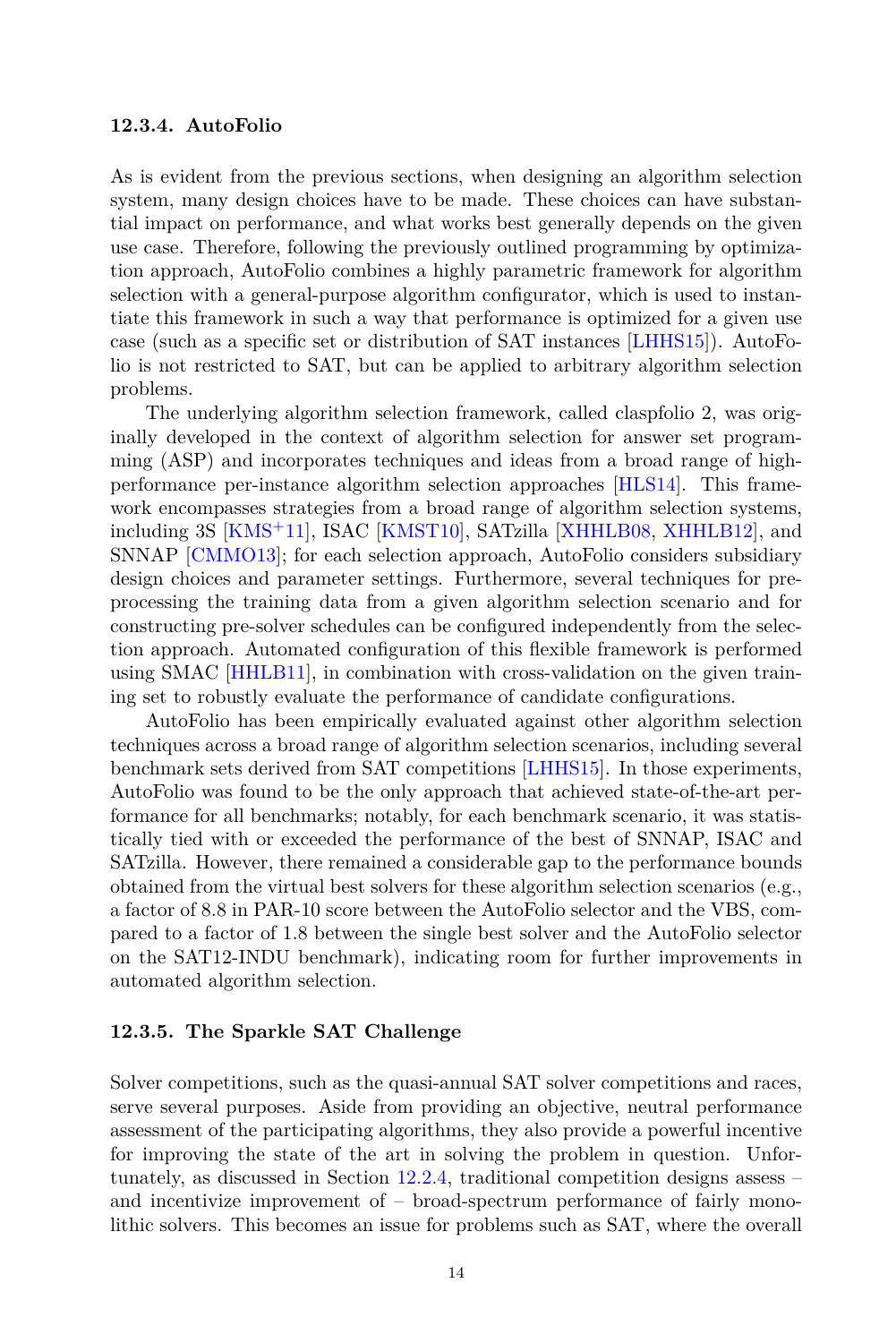state of the art is represented by a set of algorithms, and more precisely for algorithm selectors, since they leverage the performance complementarity in such a solver set, rather than simply benefiting from the performance of the fastest single algorithm.

Therefore, just as the Configurable SAT Solver Challenges built the existence of powerful, general-purpose algorithm configurators into the design of a competition, the Sparkle SAT Challenge is predicated on the ready availability of per-instance algorithm selection systems for SAT. The key idea underlying this competition, which was held as part of the 2018 FLoC Olympic Games, was to let competitors submit SAT solvers that would be integrated into a per-instance algorithm selector constructed using AutoFolio [[LHHS15](#page-23-8)]. Participating solvers would then be evaluated based on the degree to which they contribute to the overall performance of the selection system thus obtained [[LH18](#page-23-9)]. To make it easier for participants to optimize the contributions of their solvers, and hence not only their standing in the competition, but also the overall performance of the final algorithm selector, daily evaluations (on a set of training instances) were conducted and published during a leader-board phase.

The Sparkle SAT Challenge was conducted using a newly designed software platform called Sparkle, which aims to make the construction and evaluation of algorithm selectors more easily accessible to solver developers and practitioners. It used the well-known feature extractor by Xu et al. [[XHHLB12\]](#page-26-4) in combination with the state-of-the-art AutoFolio selector construction system discussed in Section [12.3.4](#page-13-0). Solver contributions to overall selector performance were assessed using relative marginal contribution (RMC), a normalised version of marginal contribution [[XHHLB12](#page-26-4)]. More sophisticated approaches exist, but would have been computationally too expensive to use in the competition [see, e.g.,,  $FKM<sup>+</sup>16$  $FKM<sup>+</sup>16$ ,  $KFM<sup>+</sup>18$  $KFM<sup>+</sup>18$ . While official results were based on RMC to an actual selector obtained from AutoFolio, RMC to the virtual best solver over the same set of component algorithms was also reported. It is worth noting that the Sparkle system used to run the challenge not only fully automates the construction of the selector, but also the comprehensive evaluation of component solver and selector performance, which is compiled into a detailed technical report generated by Sparkle.

The results from the Sparkle SAT Challenge, as presented during the 2018 FLoC Olympic Games [[LH18](#page-23-9)], gave rise to three main findings.

First, as observed consistently in the literature and in other competitions, using per-instance algorithm selection, performance complementarity between SAT solvers was leveraged, leading to substantial performance improvements over the single best solver (SBS). These improvements tended to be much larger than those between the SBS and the runners-up in terms of stand-alone solver performance. The difference in stand-alone performance between the SBS and the runner-up was less than 1% in terms of PAR2 score, while the automatically constructed selector was more than 7.5% better than the SBS, despite the fact that the test instances differed substantially from the training instances used as a basis for constructing the selector. This highlights the continued importance of per-instance algorithm selection for achieving state-of-the-art performance in solving SAT.

Second (as previously observed by Xu et al. [[XHHLB12\]](#page-26-4)) the stand-alone per-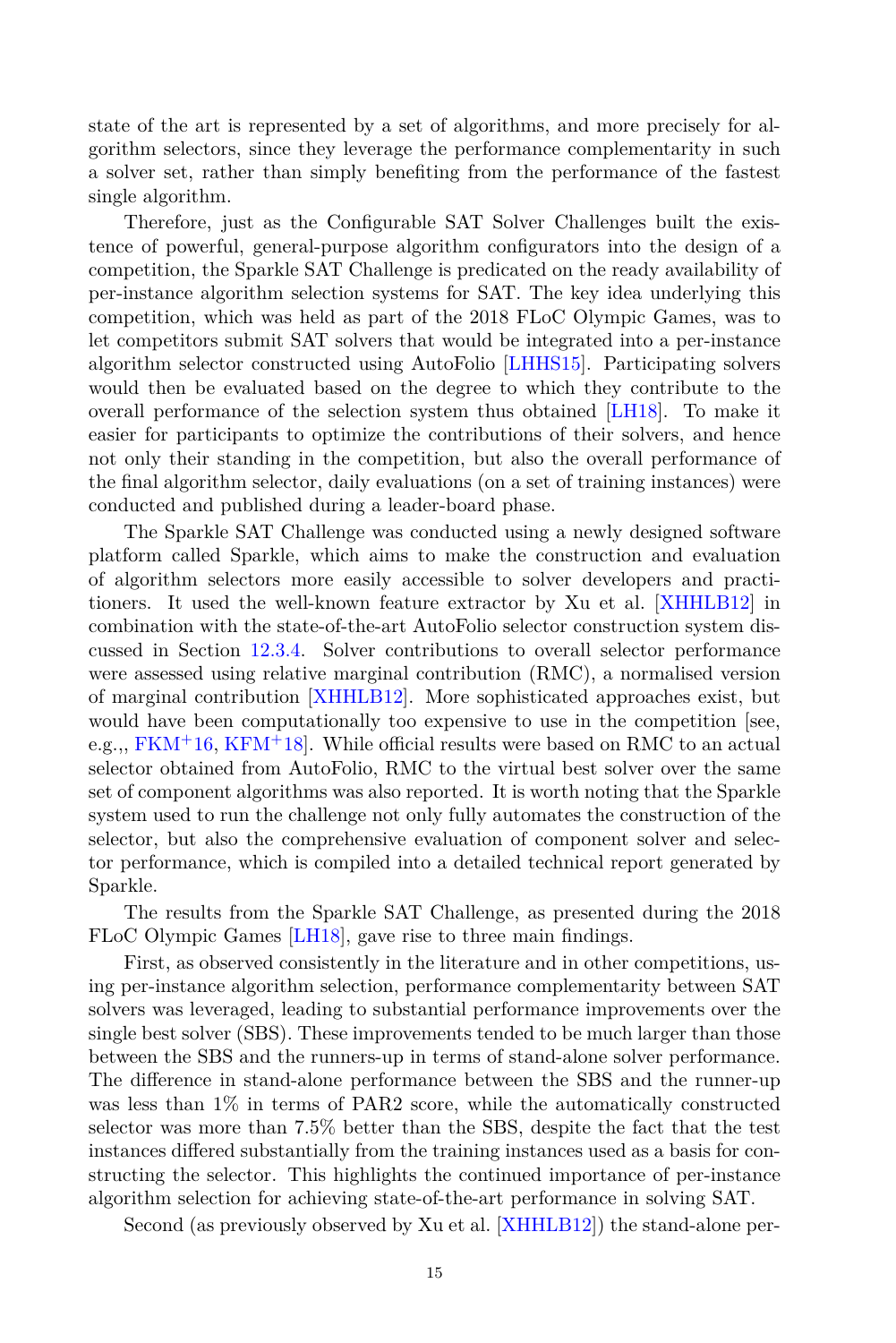formance of SAT solvers tended to be uncorrelated with their contributions to a state-of-the-art per-instance selector built from them, and likewise uncorrelated with their contributions to the VBS. This suggests that conventional competitions may not be the most effective way of improving the state of the art in SAT solving, since they motivate solver developers to optimize stand-alone performance. In the Sparkle SAT Challenge, the solver ranked third in terms of stand-alone performance had a relative marginal contribution to selector performance that was over five times lower than that of the solver ranked last.

Third, when given the opportunity to repeatedly evaluate the contributions of their solvers to overall selector performance, solver developers appear to have succeeded in maximizing those contributions and, as a result, also overall selector performance. We attribute this partly to the easy and frictionless access to cutting-edge selector construction methods offered by the Sparkle platform. In particular, selector performance on training data accessible to participants in the challenge improved by a factor of more than 2 in terms of PAR2 score.

# **12.4. Related approaches**

Automated algorithm configuration and per-instance algorithm selection, although very widely studied in the literature, are not the only meta-algorithmic design techniques. In this section, we briefly outline additional techniques, many of which have been applied to SAT.

# <span id="page-15-0"></span>**12.4.1. Combining algorithm configuration and algorithm selection**

Algorithm configuration and algorithm selection have different strengths. Algorithm configuration is good at searching enormous parameter spaces to find settings that yield peak average performance, at a cost of hours or days of offline compute time. Algorithm selection is good at exploiting variability in the running times of different solvers (or different configurations) *within* instance distributions of interest, and can select the best of a small, fixed set of solvers quickly enough to be used online. In many practical applications, the algorithm configuration setting is closer to the needs of a typical practitioner than the algorithm selection setting: notably, it can be much easier to maintain a single algorithm codebase with parameterized components than different codebases for multiple solvers. However, sometimes different codebases arise separately (as in the SAT competition setting), and sometimes practitioners face heterogeneous sets of problem instances, on which no single configuration yields sufficiently strong average performance. In order to get the best of both worlds, we can use algorithm configuration to obtain a set of complementary configurations that can be fruitfully combined using algorithm selection.

One simple approach to combining algorithm configuration and algorithm selection is to cluster a heterogeneous set of problem instances into a set of homogeneous subsets, to run configuration on each of these subsets to obtain specialized configurations, and then to treat these specialized configurations as the solvers to be combined with a per-instance algorithm selector. This is the approach followed by *instance-specific algorithm configuration (ISAC [\[KMST10\]](#page-23-6))*.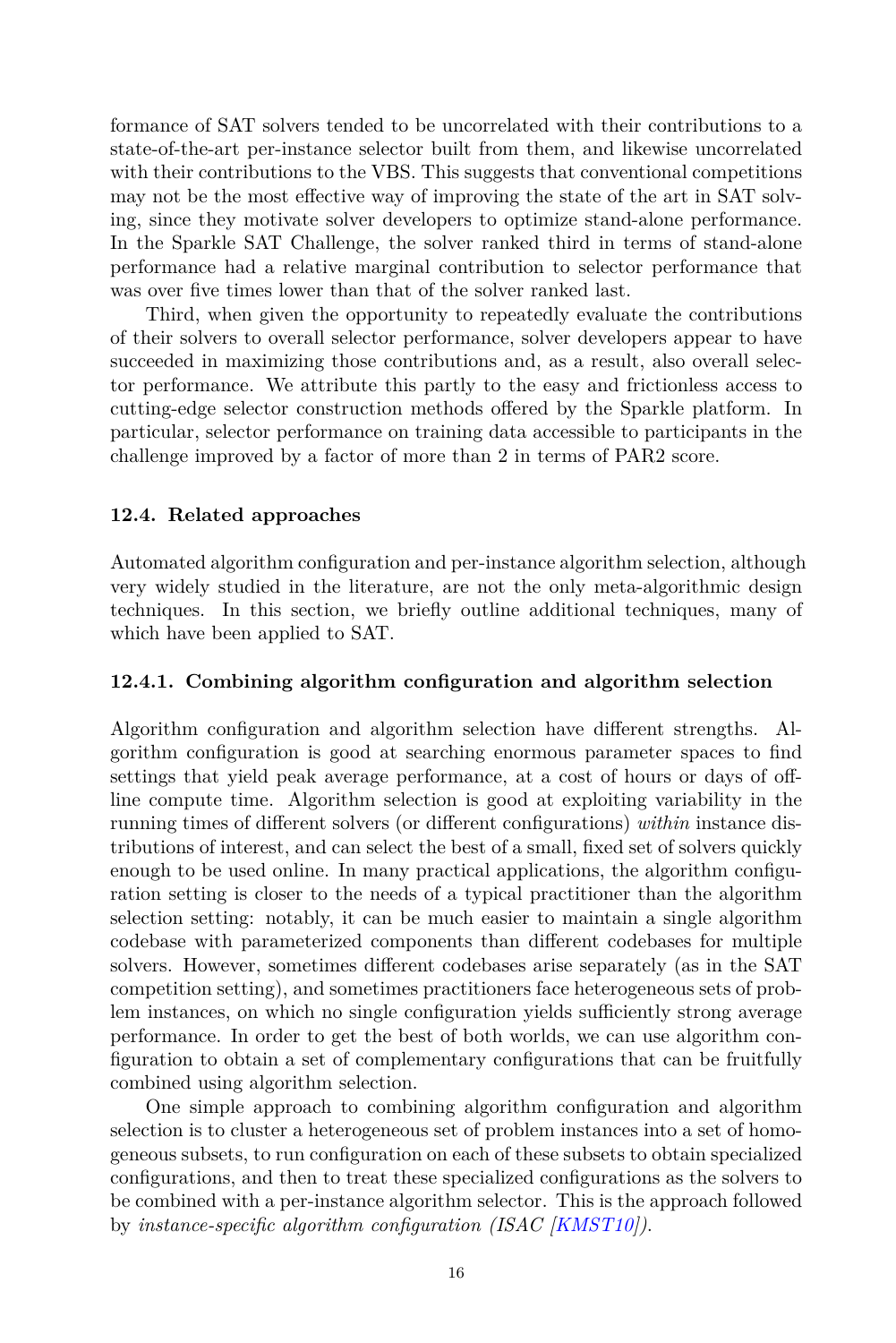A more sophisticated way to combine configuration and selection is to use configuration to iteratively identify configurations that are maximally complementary to an existing set. *Hydra* [\[XHLB10\]](#page-26-0) follows this idea, building on an approach first proposed by Leyton-Brown et al.  $[LBNA<sup>+</sup>03]$  $[LBNA<sup>+</sup>03]$  $[LBNA<sup>+</sup>03]$ . Hydra starts from an empty portfolio and then iteratively adds a new configuration that maximally improves the oracle performance of the configurations in the portfolio. Because the oracle performance of an algorithm portfolio is a submodular function, this approach is guaranteed to yield portfolios whose oracle performance is within a factor of  $1 - 1/e$  from optimal.

#### **12.4.2. Algorithm schedules**

While per-instance algorithm selection often works very well, it depends on the availability of cheaply computable instance features that jointly correlate well with algorithm running time. An alternative strategy that does not depend on the existence of such features is building an *algorithm schedule* that runs several algorithms in a fixed or adaptive sequence. Algorithm schedules work when many solvers have high variance in their running time distributions across instances (i.e., solve some instances very quickly and others very slowly) and when different instances are easy for different solvers.

Indeed, algorithm schedules can also be useful even when informative instance features do exist, because they offer a way to solve easy instances without computing features. This matters particularly when performance is measured by making a multiplicative rather than additive comparison to optimal, because feature computation can dominate running time on easy instances. It is for this reason that several per-instance algorithm selection systems use pre-solver schedules, as described in Section [12.3](#page-8-1).

Algorithm schedules can be constructed using various techniques. They can be defined by hand, built by local search in the joint space of algorithms and running times (as done for determining the pre-solving schedules used by SATzilla [\[XHHLB08\]](#page-26-2)), or by means of mixed integer programming [\[KMS](#page-23-7)<sup>+</sup>11] or answer set programming [\[HKLS15](#page-22-10)]. It is also possible to start with an empty schedule and use a Hydra-like approach to greedily append one configuration at a time to the current schedule, along with a time budget for which it should be allowed to run [[SSHH15\]](#page-25-11). (In contrast to Hydra, the objective function optimized by algorithm configuration in this case is performance gain of the schedule *per additional time spent*, but otherwise the approach is similar.)

#### <span id="page-16-0"></span>**12.4.3. Parallel portfolios**

So far, this chapter has focused on approaches that require only a single processor core. Of course, modern computing is increasingly parallel, particularly as cloud resources become available. Parallel portfolios are based on the idea of running multiple sequential solvers in parallel on a given problem instance to be solved; if these component solvers have complementary strength, this can lead to an improvement in performance in terms of wall-clock time and, in some cases, even in terms of overall CPU time, when solving decision problems such as SAT.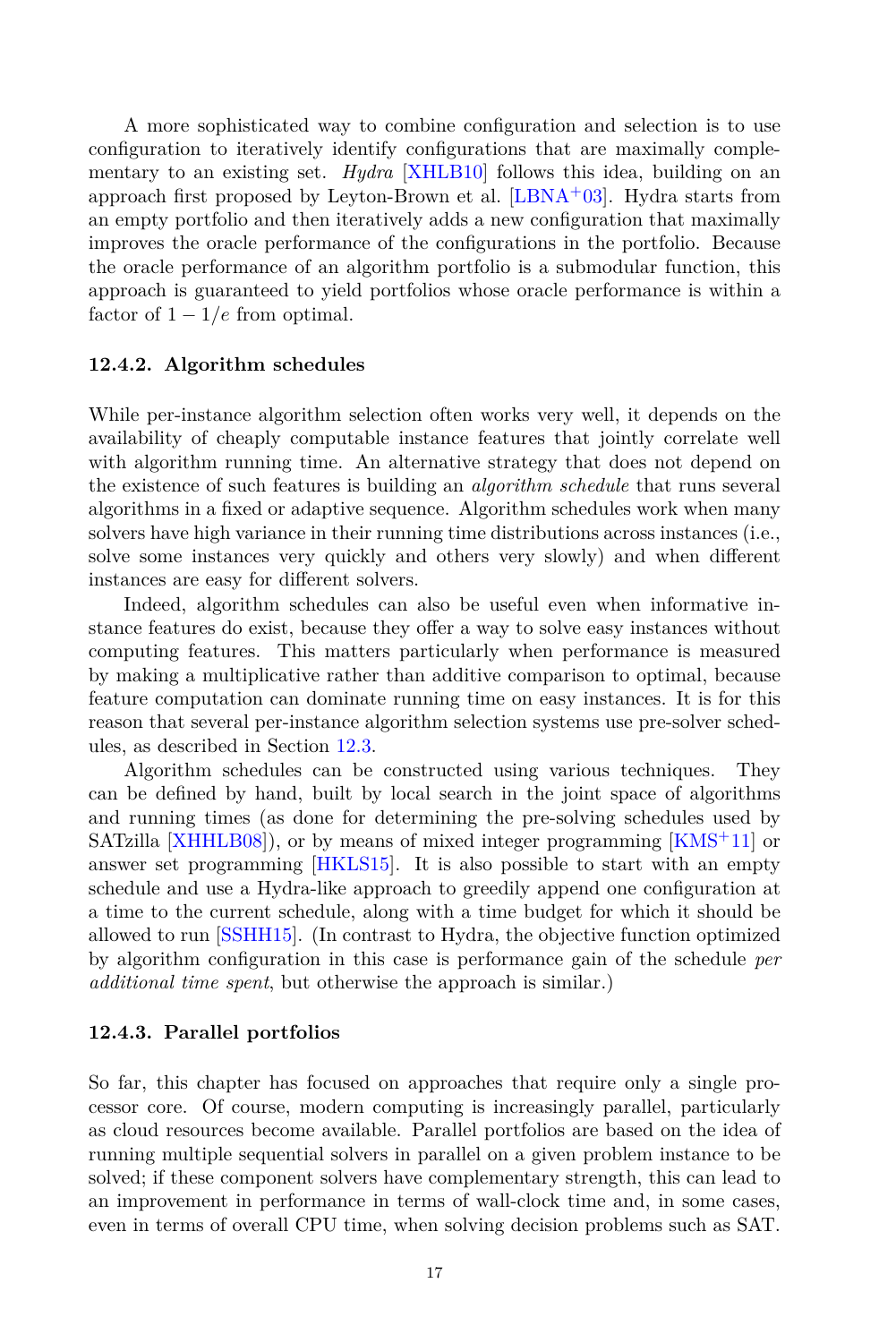Parallel portfolios can thus be used to construct solvers that effectively exploit parallel computing resources without the well-known difficulties associated with developing intrinsically parallel solvers.

Even simple parallel portfolios can be very powerful. To give one notable example, in the 2011 SAT Competition, the solver ppfolio [\[Rou11](#page-25-12)] won 11 medals in the parallel track and 5 medals in the sequential track (where its parallelism was realised by task switching) by following an incredibly straightforward strategy: running the best solvers from several categories of the 2009 SAT Competition in parallel. This approach was effective, because the solvers forming the parallel portfolio performed well individually and complemented each other well. Roughly speaking, automated methods for constructing parallel portfolios also aim to identify an optimal compromise between complementarity and individual strength.

Algorithm configuration and per-instance selection can both be extended to the parallel case. Algorithm configuration can be used to create strong parallel solvers based only on the parametric code of a sequential solver [[LHLBS17\]](#page-24-9). Once more, Hydra's greedy approach is effective: starting with an empty portfolio (on zero processor cores), greedily add the configuration to run on the next processor core that most improves performance when run alongside the existing portfolio. Algorithm selection can also be generalized to produce a parallel portfolio of solvers rather than a single solver [[LHH15](#page-23-12)]. In particular, a rather broadly applicable approach for parallelizing an existing algorithm selection approach is to adapt its underlying machine learning model to rank the solvers, and then simply to select the top-ranked *K* solvers to concurrently run on *K* processor cores.

# **12.4.4. Parameter control**

Just as different solvers and solver configurations exhibit strong performance on different problem instances, so it is the case that different strategies work best during different phases of solving a single instance. For example, local search algorithms need to effectively switch between exploration and exploitation phases, and tree search algorithms may benefit from using different heuristics at different depths of the search tree or as a function of the number of clauses already learned. This observation gives rise to the meta-problem of adapting the parameters of a given algorithm online as a function of the current search state. While algorithm configuration can be formulated as a blackbox optimization problem and algorithm selection as a supervised learning problem, *parameter control* is a more complex problem akin to reinforcement learning [\[LL00,](#page-24-10) [LL01](#page-24-11), [EFW](#page-21-10)<sup>+</sup>02, [BC12,](#page-20-8) [AN16,](#page-19-3) [BBHL19](#page-20-9)].

# **12.4.5. Parameter importance analysis**

It is important to complement the automated methods for constructing strong solvers discussed up to this point with analysis techniques that can yield insights about what components were responsible for observed performance improvements. For algorithm configuration, it is possible to use model-based approaches to detect which parameters have an important influence on performance. Techniques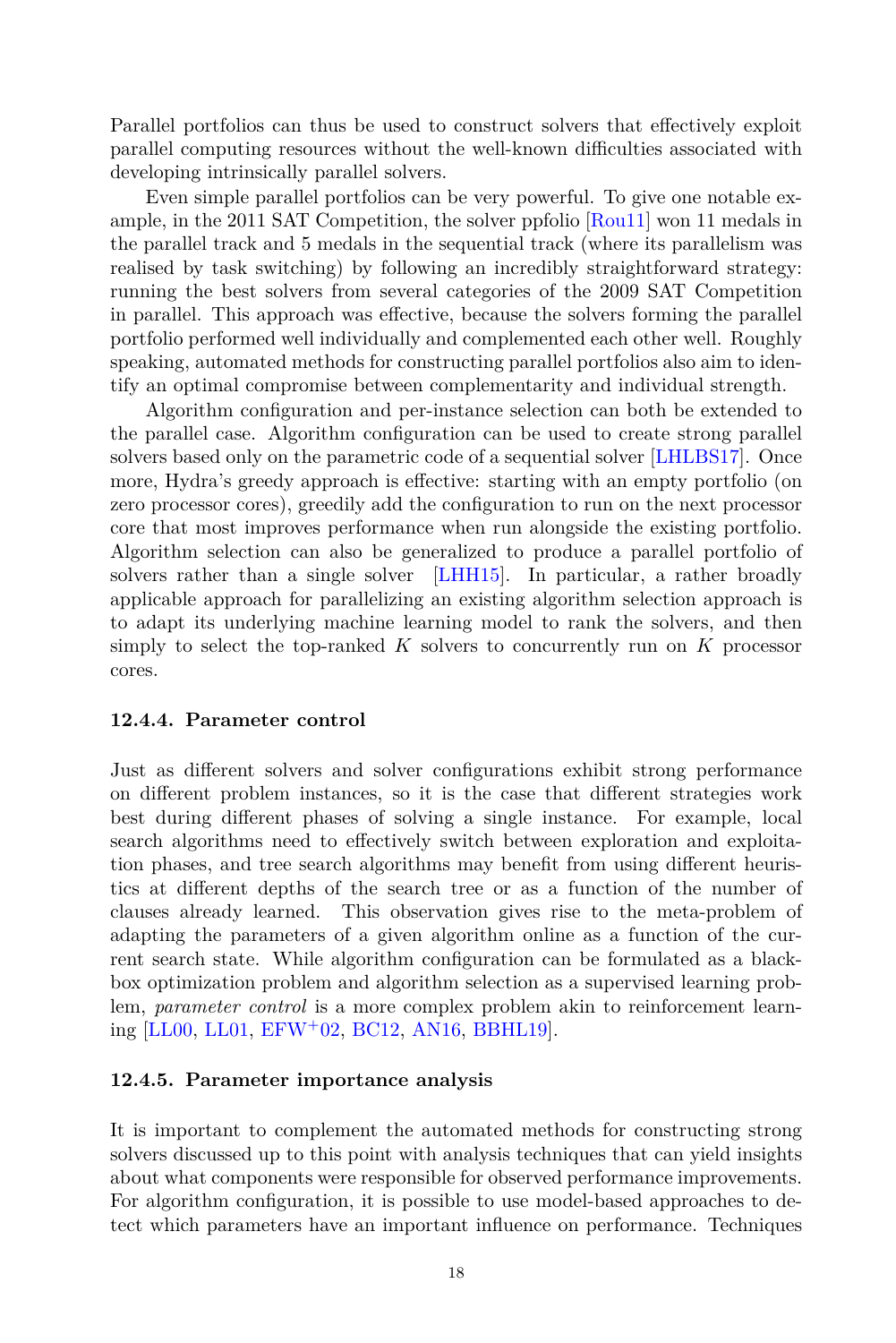can be based on forward selection [[LBNS09](#page-23-3), [HHLB13](#page-22-11)]; based on a decomposition of the variance of predicted performance into components attributable to each single parameter and combination of (two or more) parameters [[HHLB14\]](#page-22-12); or based on local effects around the best found configuration [\[BMLH18](#page-20-10)]. Alternatively, ablation analysis can be used to assess the relative contributions of individual parameters to observed performance differences between algorithm configurations [\[FH16](#page-21-11)]. It is also possible to perform a model-based variant of such an ablation analysis, which means that the analysis can be performed without executing additional runs of the algorithm under study  $|BLE+17|$  $|BLE+17|$  $|BLE+17|$ .

#### **12.4.6. Using algorithm configuration to find bugs in solvers**

As mentioned at the beginning of this chapter, algorithm configuration has uses beyond performance optimization; one of these is the identification of parameter configurations that lead to errors, and especially those that do so quickly. Algorithm configuration optimizes a user-defined performance metric; in SAT solving, common choices are minimizing the number of timeouts for a given cutoff time and minimizing (penalized) average running time. A subtlety is how one should count runs that terminate quickly but either with no result (e.g., due to a segmentation fault) or with an incorrect result (e.g., UNSAT for a satisfiable instance). When seeking to produce good average performance, such runs are typically given a terrible score (e.g., the timeout multiplied by a large constant) in order to drive the configurator towards areas of the configuration space that do not cause erroneous behaviour. In contrast, blindly minimizing average measured running time actually causes the configurator to find configurations that terminate as quickly as possible; often this yields buggy configurations that *break* quickly [[ELH19\]](#page-21-5). This can be viewed as a tool for automatically finding whitebox tests that expose problems quickly [[HHLB10,](#page-21-1) [ML16](#page-24-12)].

#### **12.5. Conclusions and open challenges**

The meta-algorithmic techniques described here have already improved the state of the art in SAT solving for various types of applications [see, e.g.,, [HBHH07,](#page-21-0) [NFLB17](#page-24-1)], but there still remain several open challenges in terms of methods, tools and applications.

Regarding methods, one of the biggest challenges is to develop an approach that works robustly, even for SAT instances that do not resemble the instances seen at training time. It would be highly desirable to have available an effective configuration method for highly heterogeneous instances, which could be used to identify better default configurations. However, in many cases, there simply does not exist a single configuration that performs well across instances. Instead, we believe that it might be more promising to develop a robust approach for selecting the best out of a small number of automatically-determined default configurations. An interesting research challenge consists of identifying such robust defaults based on a limited number of training instances. Ways to effectively integrate domain knowledge from solver developers would be extremely helpful towards this goal.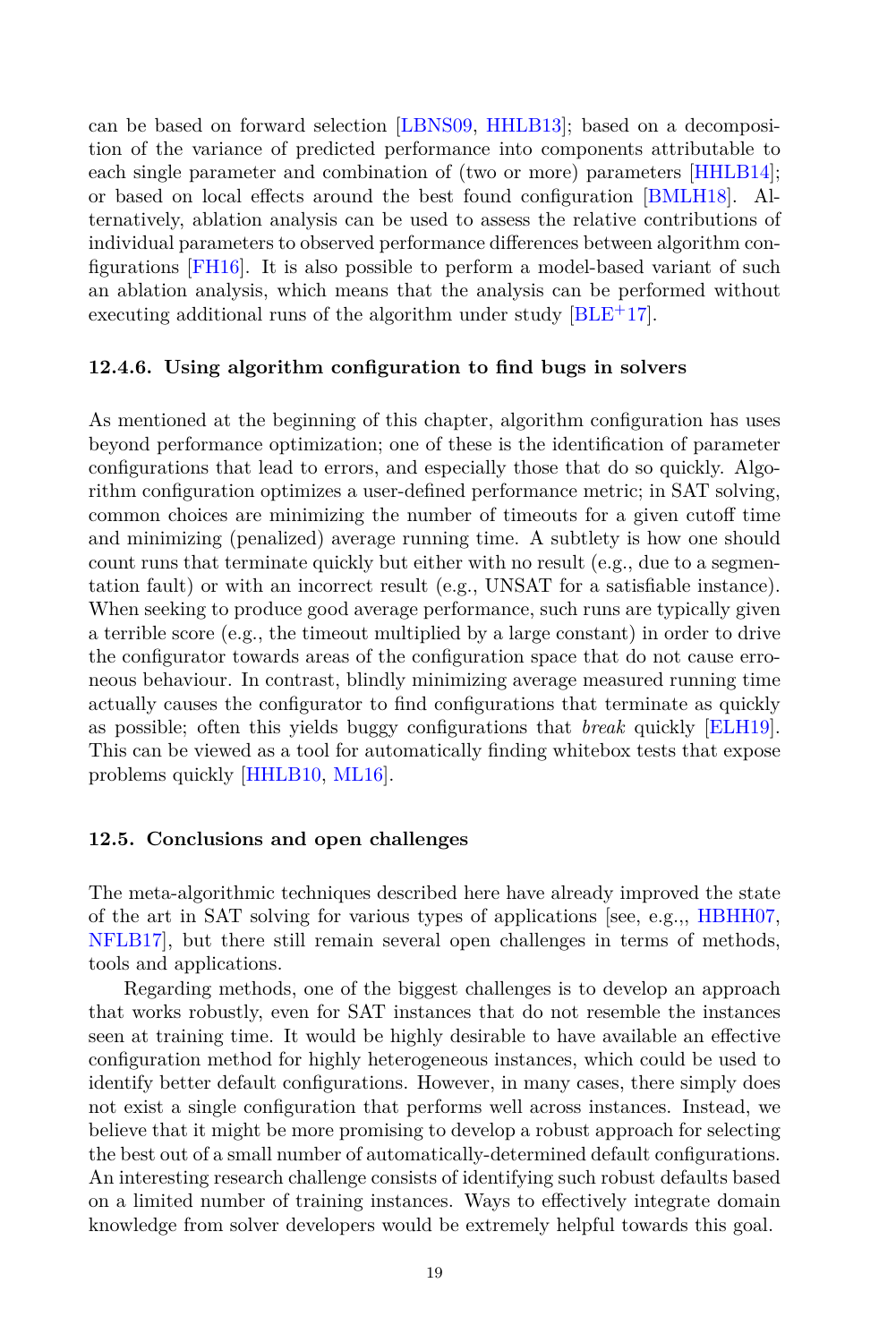In terms of tools, it would be helpful to make it easier for developers and users of SAT solvers to take advantage of meta-algorithmic tools and the performance improvements they afford. Currently, considerable expertise is required to determine, e.g., which parameters should be configured for which kinds of instance sets, and to automatically build robust solvers for application to new instances, using approaches such as Hydra. This high barrier to entry could be lowered, at least in part, by designing a highly parametric CDCL solver, with a rich configuration space that covers most of the techniques used in modern CDCL-based SAT solvers, similar to the way that SATenstein [[KXHLB09,](#page-23-0) [KXHLB16\]](#page-23-1) covers a substantial part of the space of stochastic local search solvers. Furthermore, there remains a need for making automatic algorithm configuration and per-instance selection methods easier to use for practitioners.

We see significant room for further innovation in solver competitions, which have historically been a significant driver of new work in the field. We see substantial value in competitions that deeply integrate both automated algorithm configuration (as done in the Configurable SAT Solver Challenges) and per-instance algorithm selection (as done in the Sparkle SAT Challenge). We are also excited about recent work that has shown how ideas from coalitional game theory can be used to derive new evaluation metrics for such competitions  $[FKM+16, KFM+18]$  $[FKM+16, KFM+18]$  $[FKM+16, KFM+18]$  $[FKM+16, KFM+18]$  $[FKM+16, KFM+18]$ . We hope that these metrics can used in future competitions (perhaps alongside existing alternatives) to further improve the way in which innovative ideas in solver design are recognized.

Finally, as is evident both from the literature and from competitions, algorithm configuration and algorithm selection have the potential to produce performance gains in solving virtually any application problem. Specifically, we see significant opportunities in applying meta-algorithmic technologies to improve SMT solvers, which play a key role in some of the most important applications of SAT-related techniques in the areas of hardware and software verification.

#### **References**

- <span id="page-19-1"></span>[AMS14] C. Ansótegui, Y. Malitsky, and M. Sellmann. Maxsat by improved instance-specific algorithm configuration. In *Proceedings of the Twenty-eighth National Conference on Artificial Intelligence (AAAI'14)*, pages 2594–2600. AAAI Press, 2014.
- <span id="page-19-3"></span><span id="page-19-2"></span><span id="page-19-0"></span>[AMST15] C. Ansótegui, Y. Malitsky, M. Sellmann, and K. Tierney. Modelbased genetic algorithms for algorithm configuration. In *Proceedings of the 25th International Joint Conference on Artificial Intelligence (IJCAI'15)*, pages 733–739, 2015.
	- [AN16] S. Adriaensen and A. Nowé. Towards a white box approach to automated algorithm design. In *Proceedings of the Twenty-Fifth International Joint Conference on Artificial Intelligence (IJCAI'16)*, pages 554–560. AAAI Press, 2016.
	- [AST09] C. Ansótegui, M. Sellmann, and K. Tierney. A gender-based genetic algorithm for the automatic configuration of algorithms. In *Proceedings of the Fifteenth International Conference on Principles and Practice of Constraint Programming (CP'09)*, volume 5732 of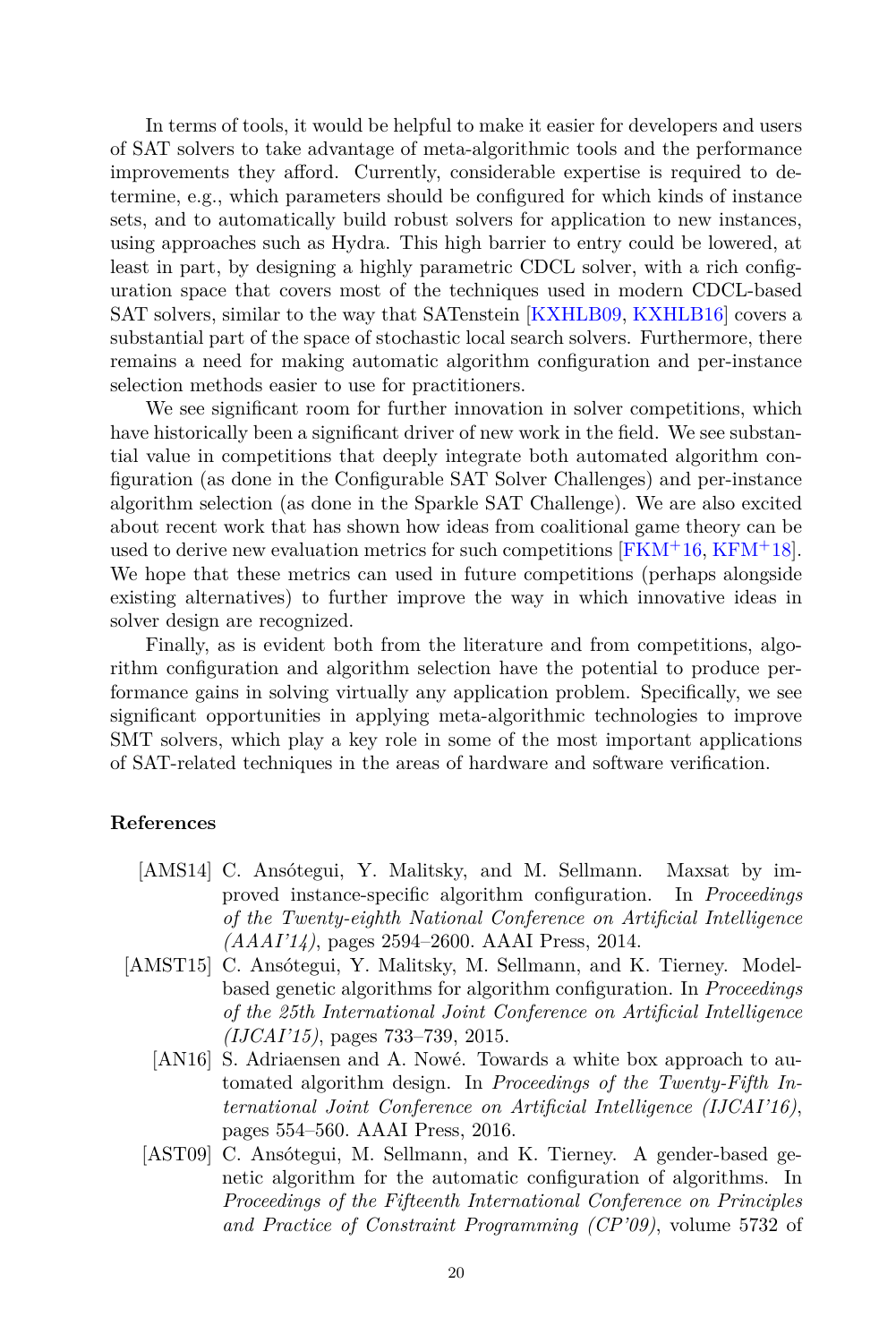*Lecture Notes in Computer Science*, pages 142–157. Springer Verlag, 2009.

- <span id="page-20-1"></span>[BBBK11] J. Bergstra, R. Bardenet, Y. Bengio, and B. K´egl. Algorithms for hyper-parameter optimization. In *Proceedings of the 25th International Conference on Advances in Neural Information Processing Systems (NIPS'11)*, pages 2546–2554, 2011.
- <span id="page-20-9"></span><span id="page-20-8"></span><span id="page-20-3"></span>[BBHL19] A. Biedenkapp, H. F. Bozkurt, F. Hutter, and M. Lindauer. Towards white-box benchmarks for algorithm control. In *IJCAI 2019 DSO Workshop*, August 2019.
	- [BC12] R. Battiti and P. Campigotto. An investigation of reinforcement learning for reactive search optimization. In Youssef Hamadi, Eric Monfroy, and Frédéric Saubion, editors, *Autonomous Search*, pages 131–160. Springer Berlin Heidelberg, Berlin, Heidelberg, 2012.
	- [BH07] D. Babić and F. Hutter. Spear theorem prover. Solver description, SAT competition 2007, 2007.
	- [Bie13] A. Biere. Lingeling, Plingeling and Treengeling entering the SAT competition 2013. In *Proceedings of SAT Competition 2013: Solver and Benchmark Descriptions*, volume B-2013-1 of *Department of Computer Science Series of Publications B*, pages 51–52. University of Helsinki, 2013.
- <span id="page-20-11"></span><span id="page-20-6"></span>[BLE+17] A. Biedenkapp, M. Lindauer, K. Eggensperger, C. Fawcett, H. Hoos, and F. Hutter. Efficient parameter importance analysis via ablation with surrogates. In *Proceedings of the Conference on Artificial Intelligence (AAAI'17)*, pages 773–779. AAAI Press, 2017.
- <span id="page-20-10"></span><span id="page-20-5"></span><span id="page-20-4"></span>[BMLH18] A. Biedenkapp, J. Marben, M. Lindauer, and F. Hutter. Cave: Configuration assessment, visualization and evaluation. In *Proceedings of the International Conference on Learning and Intelligent Optimization (LION'18)*, 2018.
	- [Bre01] L. Breiman. Random forests. *Machine Learning*, 45(1):5–32, 2001.
	- [BS12] A. Balint and U. Schöning. Choosing probability distributions for stochastic local search and the role of make versus break. In *Proceedings of the Fifteenth International Conference on Theory and Applications of Satisfiability Testing (SAT'12)*, volume 7317 of *Lecture Notes in Computer Science*, pages 16–29. Springer Verlag, 2012.
	- [BYC14] J. Bergstra, D. Yamins, and D. Cox. Making a science of model search: Hyperparameter optimization in hundreds of dimensions for vision architectures. In *Proceedings of the 30th International Conference on Machine Learning (ICML'13)*, pages 115–123. Omnipress, 2014.
	- [CFH08] M. Chiarandini, Chris Fawcett, and H. Hoos. A modular multiphase heuristic solverfor post enrolment course timetabling. In *Proceedings of the Seventh International Conference on the Practice and Theory of Automated Timetabling*, 2008.
- <span id="page-20-7"></span><span id="page-20-2"></span><span id="page-20-0"></span>[CMMO13] M. Collautti, Y. Malitsky, D. Mehta, and B. O'Sullivan. SNNAP: Solver-based nearest neighbor for algorithm portfolios. In *Machine Learning and Knowledge Discovery in Databases (ECML/PKDD'13)*, volume 8190 of *Lecture Notes in Computer Sci-*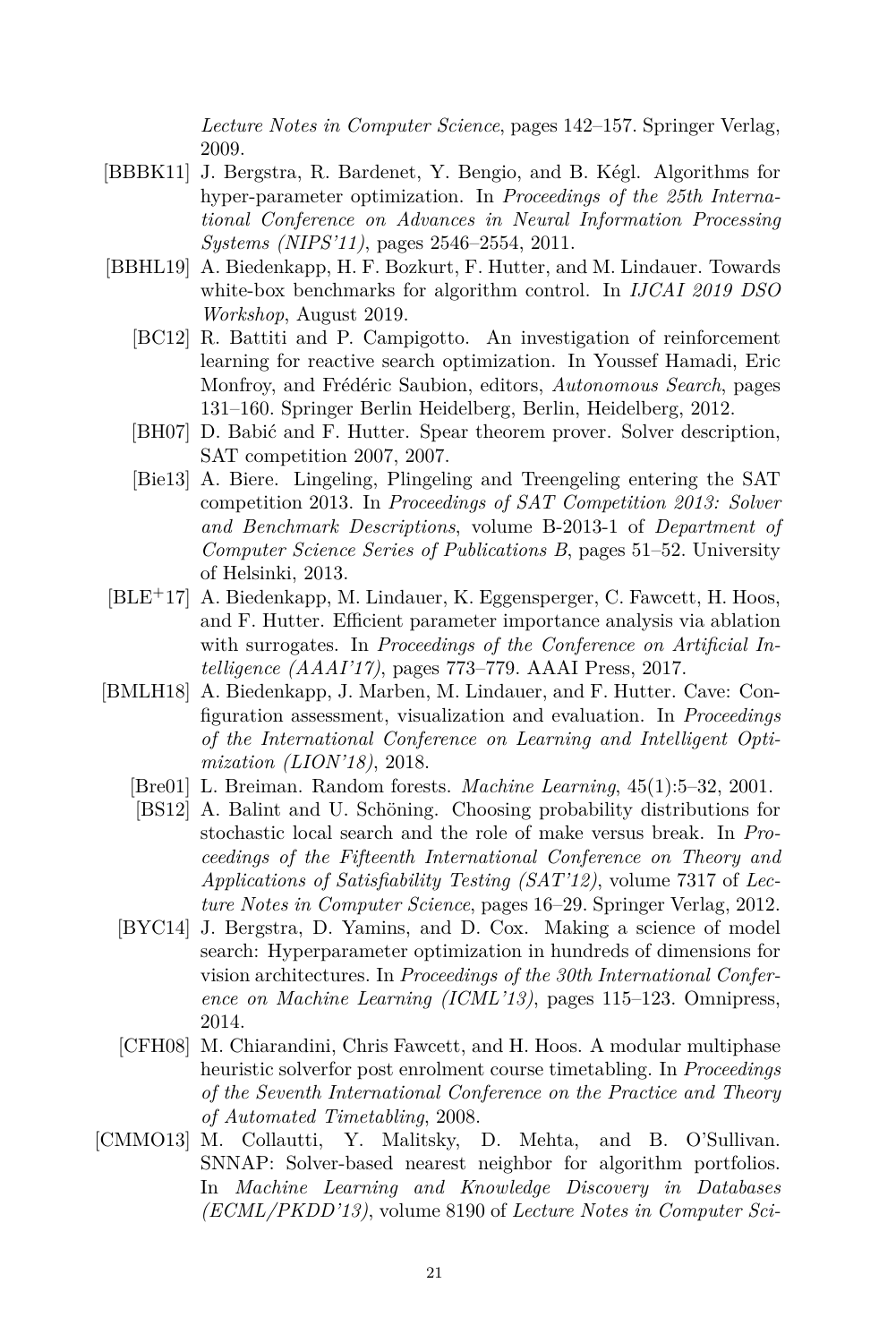*ence*, pages 435–450. Springer Verlag, 2013.

- <span id="page-21-6"></span>[DP13] T.-T. Duong and D.-N. Pham. gNovelty+GC: Weight-Enhanced Diversification on Stochastic Local Search for SAT. In *Proceedings of SAT Competition 2013: Solver and Benchmark Descriptions*, volume B-2013-1 of *Department of Computer Science Series of Publications B*, pages 49–50. University of Helsinki, 2013.
- <span id="page-21-2"></span>[DSH15] T. Domhan, J. T. Springenberg, and F. Hutter. Speeding up automatic hyperparameter optimization of deep neural networks by extrapolation of learning curves. In *Proceedings of the 25th International Joint Conference on Artificial Intelligence (IJCAI'15)*, pages 3460–3468, 2015.
- <span id="page-21-10"></span><span id="page-21-5"></span>[EFW+02] S.L. Epstein, E.C. Freuder, R. Wallace, A. Morozov, and B. Samuels. The adaptive constraint engine. In *Proceedings of the 8th International Conference on Principles and Practice of Constraint Programming (CP'02)*, pages 525–542, London, UK, UK, 2002. Springer-Verlag.
	- [ELH19] K. Eggensperger, M. Lindauer, and F. Hutter. Pitfalls and best practices in algorithm configuration. *Journal of Artificial Intelligence Research*, 64:861–893, 2019.
		- [ES04] N. Eén and N. Sörensson. An extensible SAT-solver. In *Proceedings of the conference on Theory and Applications of Satisfiability Testing (SAT)*, volume 2919 of *Lecture Notes in Computer Science*, pages 502–518. Springer Verlag, 2004.
		- [FH16] C. Fawcett and H.H. Hoos. Analysing differences between algorithm configurations through ablation. *Journal of Heuristics*, 22(4):431– 458, 2016.
- <span id="page-21-11"></span><span id="page-21-8"></span><span id="page-21-3"></span>[FKE+15] M. Feurer, A. Klein, K. Eggensperger, J. T. Springenberg, M. Blum, and F. Hutter. Efficient and robust automated machine learning. In *Proceedings of the 29th International Conference on Advances in Neural Information Processing Systems (NIPS'15)*, 2015.
- <span id="page-21-9"></span>[FKM<sup>+</sup>16] A. Fréchette, L. Kotthoff, T.P. Michalak, T. Rahwan, H. Hoos, and K. Leyton-Brown. Using the shapley value to analyze algorithm portfolios. In *Proceedings of the 30th AAAI Conference on Artificial Intelligence (AAAI-16)*, pages 3397–3403. AAAI Press, 2016.
- <span id="page-21-7"></span>[GKNS07] M. Gebser, B. Kaufmann, A. Neumann, and T. Schaub. clasp: A conflict-driven answer set solver. In *Logic Programming and Nonmonotonic Reasoning*, pages 260–265. 2007.
- <span id="page-21-0"></span>[HBHH07] F. Hutter, D. Babić, H. Hoos, and A. Hu. Boosting verification by automatic tuning of decision procedures. In *Formal Methods in Computer Aided Design (FMCAD'07)*, pages 27–34, 2007.
- <span id="page-21-1"></span>[HHLB10] F. Hutter, H. Hoos, and K. Leyton-Brown. Automated configuration of mixed integer programming solvers. In *Proceedings of the Seventh International Conference on Integration of AI and OR Techniques in Constraint Programming (CPAIOR'10)*, volume 6140 of *Lecture Notes in Computer Science*, pages 186–202. Springer Verlag, 2010.
- <span id="page-21-4"></span>[HHLB11] F. Hutter, H. Hoos, and K. Leyton-Brown. Sequential model-based optimization for general algorithm configuration. In *Proceedings of*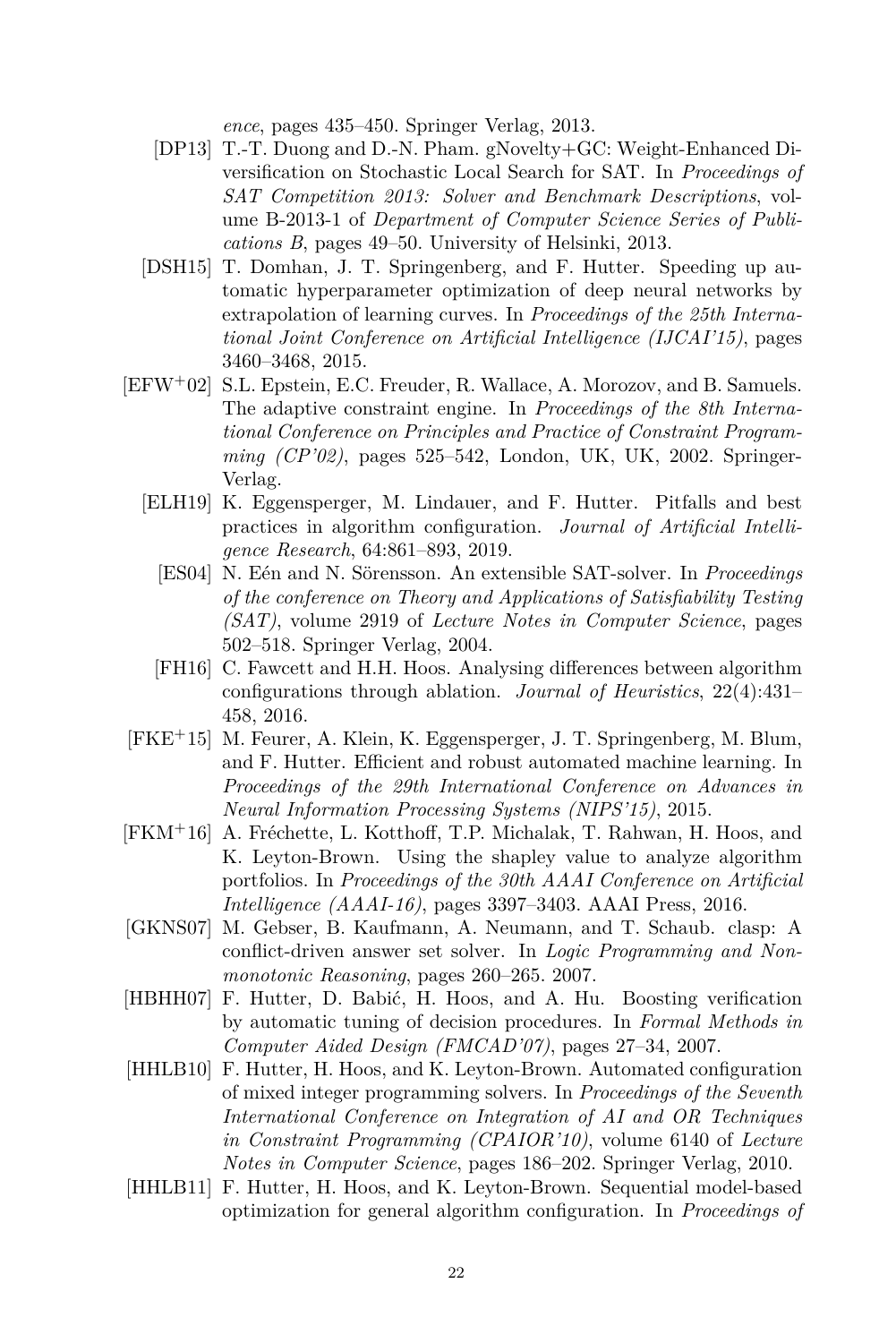*the Fifth International Conference on Learning and Intelligent Optimization (LION'11)*, volume 6683 of *Lecture Notes in Computer Science*, pages 507–523. Springer Verlag, 2011.

- <span id="page-22-11"></span>[HHLB13] F. Hutter, H. H. Hoos, and K. Leyton-Brown. Identifying key algorithm parameters and instance features using forward selection. In *Proceedings of the 7th International Conference on Learning and Optimization (LION-7)*, Lecture Notes in Computer Science. Springer Berlin Heidelberg, January 2013.
- <span id="page-22-12"></span>[HHLB14] F. Hutter, H. Hoos, and K. Leyton-Brown. An efficient approach for assessing hyperparameter importance. In *Proceedings of International Conference on Machine Learning 2014 (ICML'14)*, pages 754–762, June 2014.
- <span id="page-22-10"></span><span id="page-22-6"></span><span id="page-22-2"></span><span id="page-22-1"></span>[HHLBS09] F. Hutter, H. Hoos, K. Leyton-Brown, and T. Stützle. ParamILS: An automatic algorithm configuration framework. *Journal of Artificial Intelligence Research*, 36:267–306, 2009.
	- [HHS07] F. Hutter, H. Hoos, and T. Stützle. Automatic algorithm configuration based on local search. In *Proceedings of the Twenty-second National Conference on Artificial Intelligence (AAAI'07)*, pages 1152– 1157. AAAI Press, 2007.
	- [HJS18] M. Heule, M. Järvisalo, and M. Suda, editors. *Proceedings of SAT Competition 2018: Solver and Benchmark Descriptions*, volume B-2018-1 of *Department of Computer Science Series of Publications B*. University of Helsinki, 2018.
	- [HKLS15] H. Hoos, R. Kaminski, M. Lindauer, and T. Schaub. aspeed: Solver scheduling via answer set programming. *Theory and Practice of Logic Programming*, 15:117–142, 2015.
	- [HLB+17] F. Hutter, M. Lindauer, A. Balint, S. Bayless, H. Hoos, and K. Leyton-Brown. The configurable SAT solver challenge (CSSC). *Artificial Intelligence Journal (AIJ)*, 243:1–25, February 2017.
		- [HLS14] H. Hoos, M. Lindauer, and T. Schaub. claspfolio 2: Advances in algorithm selection for answer set programming. *Theory and Practice of Logic Programming*, 14:569–585, 2014.
		- [Hoo12] H. Hoos. Programming by optimization. *Communications of the ACM*, 55(2):70–80, 2012.
		- [HTH02] F. Hutter, D. A. D. Tompkins, and H. H. Hoos. Scaling and probabilistic smoothing: efficient dynamic local search for SAT. In *Proceedings of the 8th International conference on Principles and Practice of Constraint Programming (CP'02)*, volume 2470 of *Lecture Notes in Computer Science*, pages 233–248. Springer Verlag, 2002.
- <span id="page-22-9"></span><span id="page-22-8"></span><span id="page-22-7"></span><span id="page-22-5"></span><span id="page-22-4"></span><span id="page-22-3"></span><span id="page-22-0"></span>[HXHLB14] F. Hutter, L. Xu, H. Hoos, and K. Leyton-Brown. Algorithm runtime prediction: Methods and evaluation. *Artificial Intelligence*, 206:79– 111, 2014.
	- [JBRS12] M. Järvisalo, D. Le Berre, O. Roussel, and L. Simon. The international SAT solver competitions. *AI Magazine*, 33(1):89–94, 2012.
	- [JSW98] D. R. Jones, M. Schonlau, and W. J. Welch. Efficient global optimization of expensive black box functions. *Journal of Global Optimization*, 13:455–492, 1998.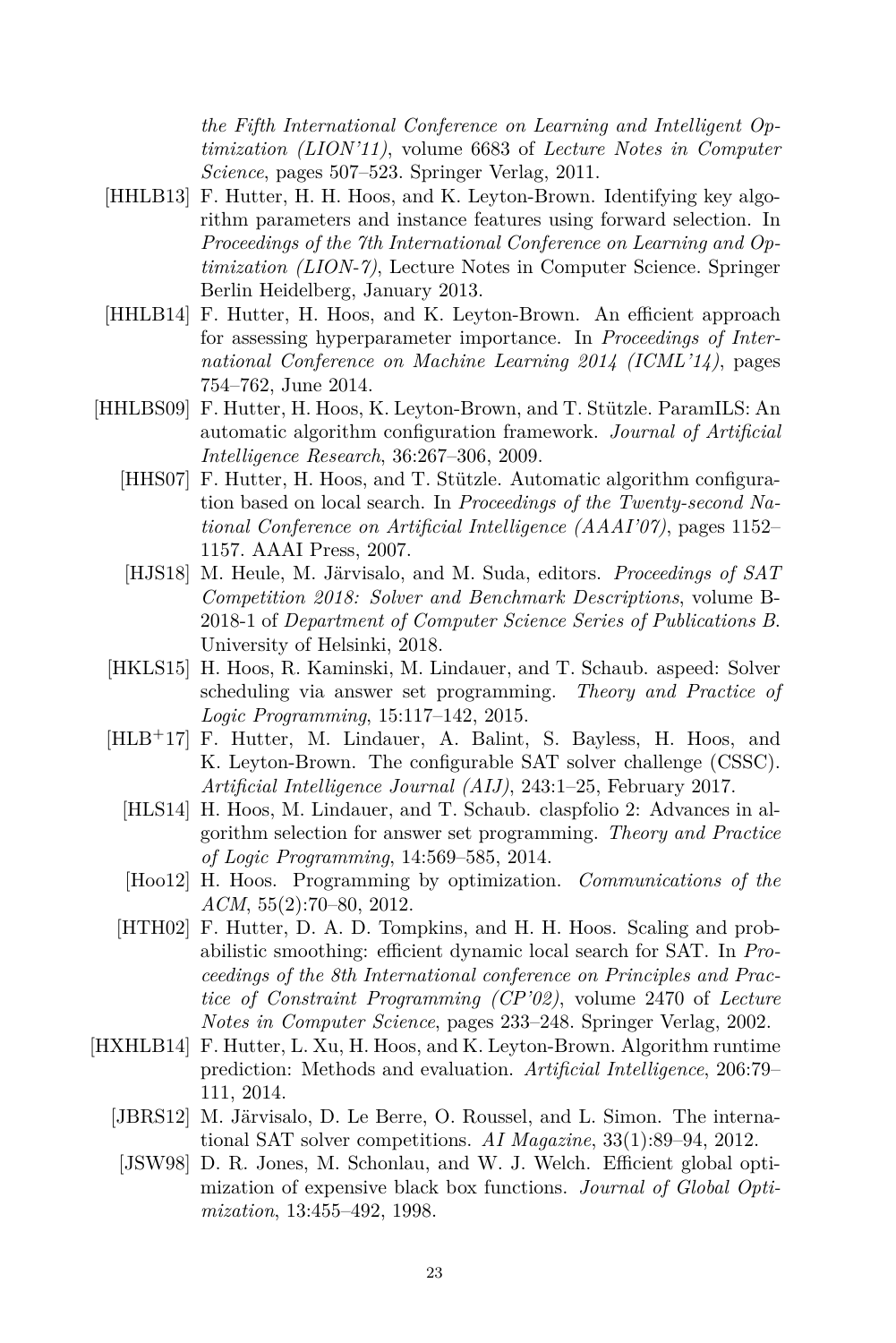- <span id="page-23-10"></span>[KFM<sup>+</sup>18] L. Kotthoff, A. Fréchette, T.P. Michalak, T. Rahwan, H. Hoos, and K. Leyton-Brown. Quantifying algorithmic improvements over time. In *Proceedings of the 27th International Joint Conference on Artificial Intelligence (IJCAI'18)*, pages 5165–5171, 2018.
- <span id="page-23-4"></span>[KLBL17] R. Kleinberg, K. Leyton-Brown, and B. Lucier. Efficiency through procrastination: Approximately optimal algorithm configuration with runtime guarantees. In *Proceedings of the 26th International Joint Conference on Artificial Intelligence (IJCAI'17)*, 2017.
- <span id="page-23-7"></span><span id="page-23-5"></span>[KLBLG19] R. Kleinberg, K. Leyton-Brown, B. Lucier, and D. Graham. Procrastinating with confidence: Near-optimal, anytime, adaptive algorithm configuration. *arXiv:1902.05454 [cs.AI]*, 2019.
	- [KMS+11] S. Kadioglu, Y. Malitsky, A. Sabharwal, H. Samulowitz, and M. Sellmann. Algorithm selection and scheduling. In *Proceedings of the 17th International Conference on Principles and Practice of Constraint Programming (CP'11)*, volume 6876 of *Lecture Notes in Computer Science*, pages 454–469. Springer, 2011.
	- [KMST10] S. Kadioglu, Y. Malitsky, M. Sellmann, and K. Tierney. ISAC instance-specific algorithm configuration. In *Proceedings of the Nineteenth European Conference on Artificial Intelligence (ECAI'10)*, pages 751–756. IOS Press, 2010.
		- [Knu15] D.E. Knuth. *The Art of Computer Programming, Volume 4, Fascicle 6: Satisfiability*. Addison-Wesley, Reading, MA, USA, 2015.
- <span id="page-23-6"></span><span id="page-23-2"></span><span id="page-23-0"></span>[KXHLB09] A. KhudaBukhsh, L. Xu, H.H. Hoos, and K. Leyton-Brown. SATenstein: Automatically building local search SAT solvers from components. In *Proceedings of the 22th International Joint Conference on Artificial Intelligence (IJCAI'09)*, pages 517–524, 2009.
- <span id="page-23-1"></span>[KXHLB16] A. KhudaBukhsh, L. Xu, H.H. Hoos, and K. Leyton-Brown. SATenstein: Automatically building local search SAT solvers from components. *Artificial Intelligence Journal (AIJ)*, 232:20–42, March 2016.
- <span id="page-23-12"></span><span id="page-23-11"></span><span id="page-23-9"></span><span id="page-23-8"></span><span id="page-23-3"></span>[LBNA+03] K. Leyton-Brown, E. Nudelman, G. Andrew, J. McFadden, and Y. Shoham. Boosting as a metaphor for algorithm design. In *Proceedings of the 9th International Conference on Principles and Practice of Constraint Programming (CP'03)*, volume 2470 of *Lecture Notes in Computer Science*, pages 899–903. Springer Verlag, 2003.
	- [LBNS09] K. Leyton-Brown, E. Nudelman, and Y. Shoham. Empirical hardness models: Methodology and a case study on combinatorial auctions. *Journal of the ACM*, 56(4):1–52, 2009.
		- [LH18] C. Luo and H.H. Hoos. Sparkle SAT Challenge 2018, 2018. [http://](http://ada.liacs.nl/events/sparkle-sat-18) [ada.liacs.nl/events/sparkle-sat-18](http://ada.liacs.nl/events/sparkle-sat-18). Last accessed on 15 June 2019.
	- [LHH15] M. Lindauer, H. Hoos, and F. Hutter. From sequential algorithm selection to parallel portfolio selection. In *Proceedings of the Ninth International Conference on Learning and Intelligent Optimization (LION'15)*, volume 8994 of *Lecture Notes in Computer Science*, pages 1–16. Springer Verlag, 2015.
	- [LHHS15] M. Lindauer, H. Hoos, F. Hutter, and T. Schaub. Autofolio: An automatically configured algorithm selector. *Journal of Artificial*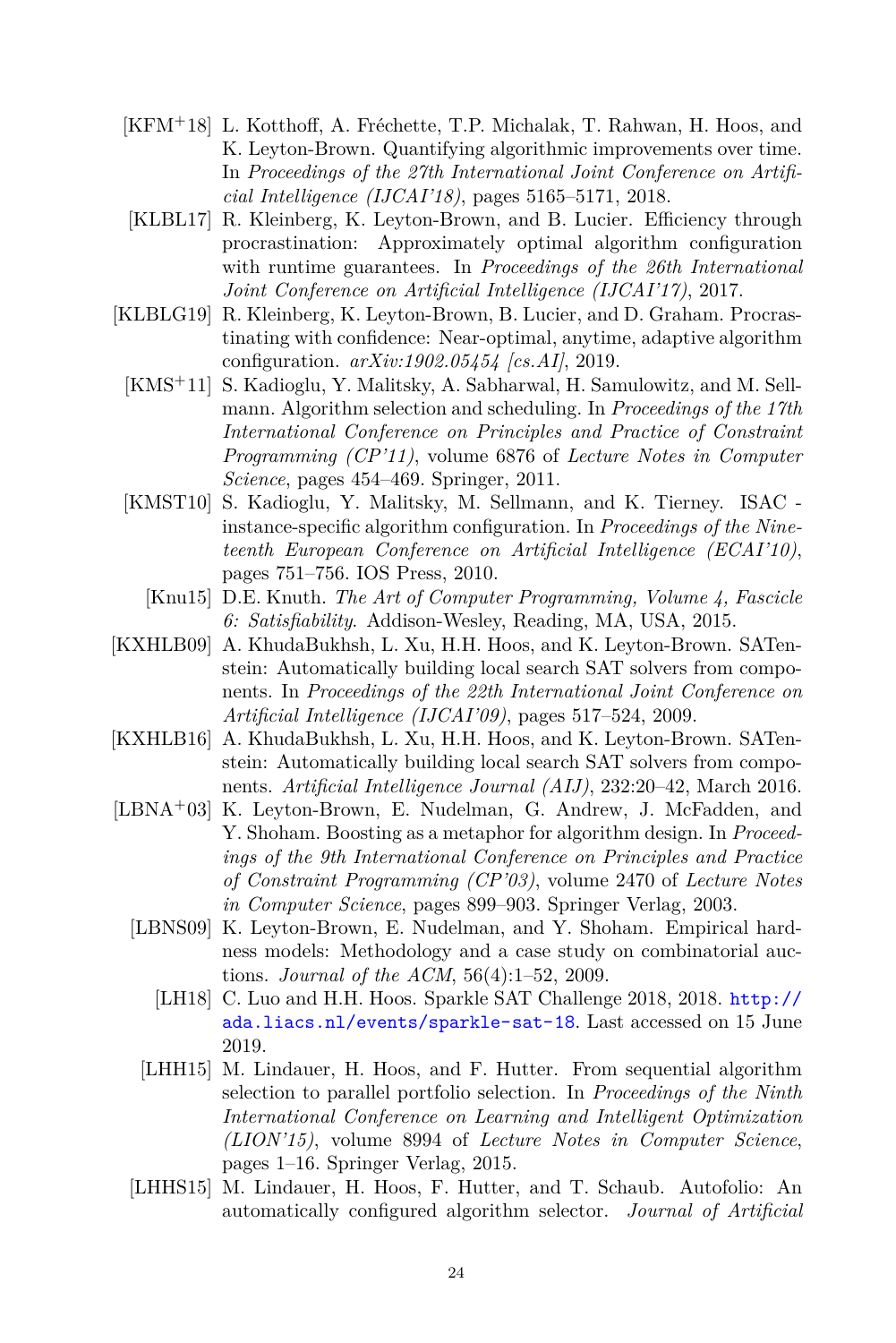*Intelligence Research*, 53:745–778, August 2015.

- <span id="page-24-9"></span>[LHLBS17] M. Lindauer, H. Hoos, K. Leyton-Brown, and T. Schaub. Automatic construction of parallel portfolios via algorithm configuration. *Artificial Intelligence Journal (AIJ)*, 244:272–290, March 2017.
- <span id="page-24-11"></span><span id="page-24-10"></span><span id="page-24-5"></span><span id="page-24-4"></span><span id="page-24-0"></span>[LIDLSB11] M. López-Ibáñez, J. Dubois-Lacoste, T. Stützle, and M. Birattari. The irace package, iterated race for automatic algorithm configuration. Technical report, IRIDIA, Université Libre de Bruxelles, Belgium, 2011.
	- [LL00] M.G. Lagoudakis and M.L. Littman. Algorithm selection using reinforcement learning. In *Proceedings of the Seventeenth International Conference on Machine Learning (ICML'00)*, pages 511–518, 2000.
	- [LL01] M.G. Lagoudakis and M.L. Littman. Learning to select branching rules in the DPLL procedure for satisfiability. In *Electronic Notes in Discrete Mathematics*, volume 9, pages 344–359, 2001.
	- [LMS02] H. R. Lourenço, O. Martin, and T. Stützle. Iterated local search. In *Handbook of Metaheuristics*, pages 321–353. 2002.
	- [Man13] N. Manthey. The SAT solver RISS3G at SC 2013. In *Proceedings of SAT Competition 2013: Solver and Benchmark Descriptions*, volume B-2013-1 of *Department of Computer Science Series of Publications B*, pages 72–73. University of Helsinki, 2013.
	- [ML16] N. Manthey and M. Lindauer. Spybug: Automated bug detection in the configuration space of SAT solvers. In *Proceedings of the International Conference on Satisfiability Solving (SAT'16)*, pages 554–561, 2016.
	- [MS14] N. Manthey and P. Steinke. Too many rooks. In *Proceedings of SAT Competition 2014: Solver and Benchmark Descriptions*, volume B-2014-2 of *Department of Computer Science Series of Publications B*, pages 97–98. University of Helsinki, 2014.
	- [MSSS13] Y. Malitsky, A. Sabharwal, H. Samulowitz, and M. Sellmann. Algorithm portfolios based on cost-sensitive hierarchical clustering. In *Proceedings of the Twenty-Third International Joint Conference on Artificial Intelligence (IJCAI'13)*, pages 608–614. AAAI Press, 2013.
	- [NFLB17] N. Newman, A. Fréchette, and K. Leyton-Brown. Deep optimization for spectrum repacking. *Communications of the ACM*, 61(1):97–104, 2017.
- <span id="page-24-12"></span><span id="page-24-8"></span><span id="page-24-6"></span><span id="page-24-3"></span><span id="page-24-1"></span>[NLBA<sup>+</sup>03] E. Nudelman, K. Leyton-Brown, G. Andrew, C. Gomes, J. McFadden, B. Selman, and Y. Shoham. Satzilla 0.9. Solver description, International SAT Competition, 2003.
- <span id="page-24-7"></span>[NLBH<sup>+</sup>04] E. Nudelman, K. Leyton-Brown, H. H. Hoos, A. Devkar, and Y. Shoham. Understanding random SAT: beyond the clauses-tovariables ratio. In *Proceedings of the 10th International Conference on Principles and Practice of Constraint Programming (CP'04)*, volume 3258 of *Lecture Notes in Computer Science*, pages 438–452. Springer Verlag, 2004.
- <span id="page-24-2"></span>[NLBMS17] N. Newman, K. Leyton-Brown, P. Milgrom, and I. Segal. Assessing economic outcomes in simulated reverse clock auctions for radio spectrum. *arXiv:1706.04324 [cs.GT]*, 2017.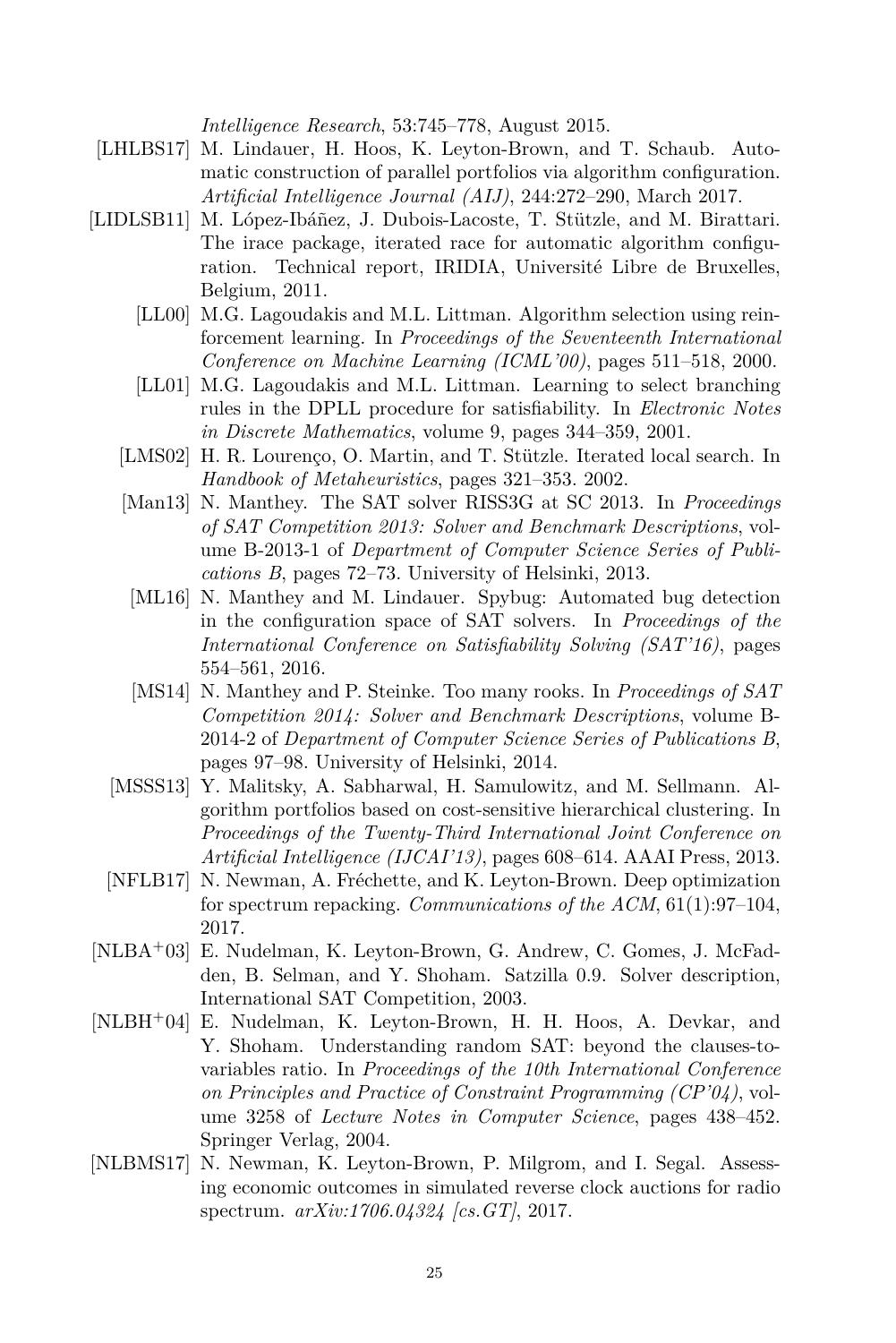- <span id="page-25-12"></span><span id="page-25-10"></span><span id="page-25-8"></span><span id="page-25-5"></span><span id="page-25-4"></span>[PCLHS17] L. Pérez Cáceres, M. López-Ibánez, H. Hoos, and T. Stützle. An experimental study of adaptive capping in irace. In *Proceedings of the 11th International Conference on Learning and Intelligent Optimization (LION 11)*, volume 10556 of *Lecture Notes in Computer Science*, pages 235–250. Springer, 2017.
	- [Ric76] J. R. Rice. The algorithm selection problem. *Advances in Computers*, 15:65–118, 1976.
	- [Rou11] O. Roussel. Description of ppfolio. Solver description, SAT competition 2011, 2011.
	- [SBH05] L. Simon, D. Le Berre, and E. Hirsch. The SAT2002 competition report. *Annals of Mathematics and Artificial Intelligence*, 43:307– 342, 2005.
	- [SH79] J. Schmee and G. J. Hahn. A simple method for regression analysis with censored data. *Technometrics*, 21(4):417–432, 1979.
	- [SLA12] J. Snoek, H. Larochelle, and R. P. Adams. Practical Bayesian optimization of machine learning algorithms. In *Proceedings of the 26th International Conference on Advances in Neural Information Processing Systems (NIPS'12)*, pages 2960–2968, 2012.
	- [SLS12] B. Silverthorn, Y. Lierler, and M. Schneider. Surviving solver sensitivity: An ASP practitioner's guide. In *Technical Communications of the Twenty-eighth International Conference on Logic Programming (ICLP'12)*, volume 17, pages 164–175. Leibniz International Proceedings in Informatics (LIPIcs), 2012.
	- [SSHH15] J. Seipp, S. Sievers, M. Helmert, and F. Hutter. Automatic configuration of sequential planning portfolios. In *Proceedings of the Twenty-nineth National Conference on Artificial Intelligence (AAAI'15)*, pages 3364–3370. AAAI Press, 2015.
- <span id="page-25-11"></span><span id="page-25-3"></span><span id="page-25-2"></span><span id="page-25-1"></span><span id="page-25-0"></span>[THHLB13] C. Thornton, F. Hutter, H. Hoos, and K. Leyton-Brown. Auto-WEKA: combined selection and hyperparameter optimization of classification algorithms. In *Proceedings of the 19th ACM SIGKDD International Conference on Knowledge Discovery and Data Mining (KDD'13)*, pages 847–855. ACM press, New York, NY, USA, 2013.
	- [VFG<sup>+</sup>13] M. Vallati, C. Fawcett, A. Gerevini, H. Hoos, and A. Saetti. Automatic generation of efficient domain-optimized planners from generic parametrized planners. In *Proceedings of the Sixth Annual Symposium on Combinatorial Search (SOCS'14)*. AAAI Press, 2013.
	- [WGS18a] G. Weisz, A. Gyögy, and C. Szepesvári. CAPSANDRUNS: An improved method for approximately optimal algorithm configuration. *ICML 2018 AutoML Workshop*, 2018.
	- [WGS18b] G. Weisz, A. Gyögy, and C. Szepesvári. LEAPSANDBOUNDS: A method for approximately optimal algorithm configuration. In *Proceedings of the 35th International Conference on Machine Learning (ICML'18)*, pages 5254–5262, 2018.
- <span id="page-25-9"></span><span id="page-25-7"></span><span id="page-25-6"></span>[XHHLB07] L. Xu, F. Hutter, H. Hoos, and K. Leyton-Brown. Satzilla-07: The design and analysis of an algorithm portfolio for SAT. In *Proceedings of the Thirteenth International Conference on Principles and Practice of Constraint Programming (CP'07)*, volume 4741 of *Lec-*